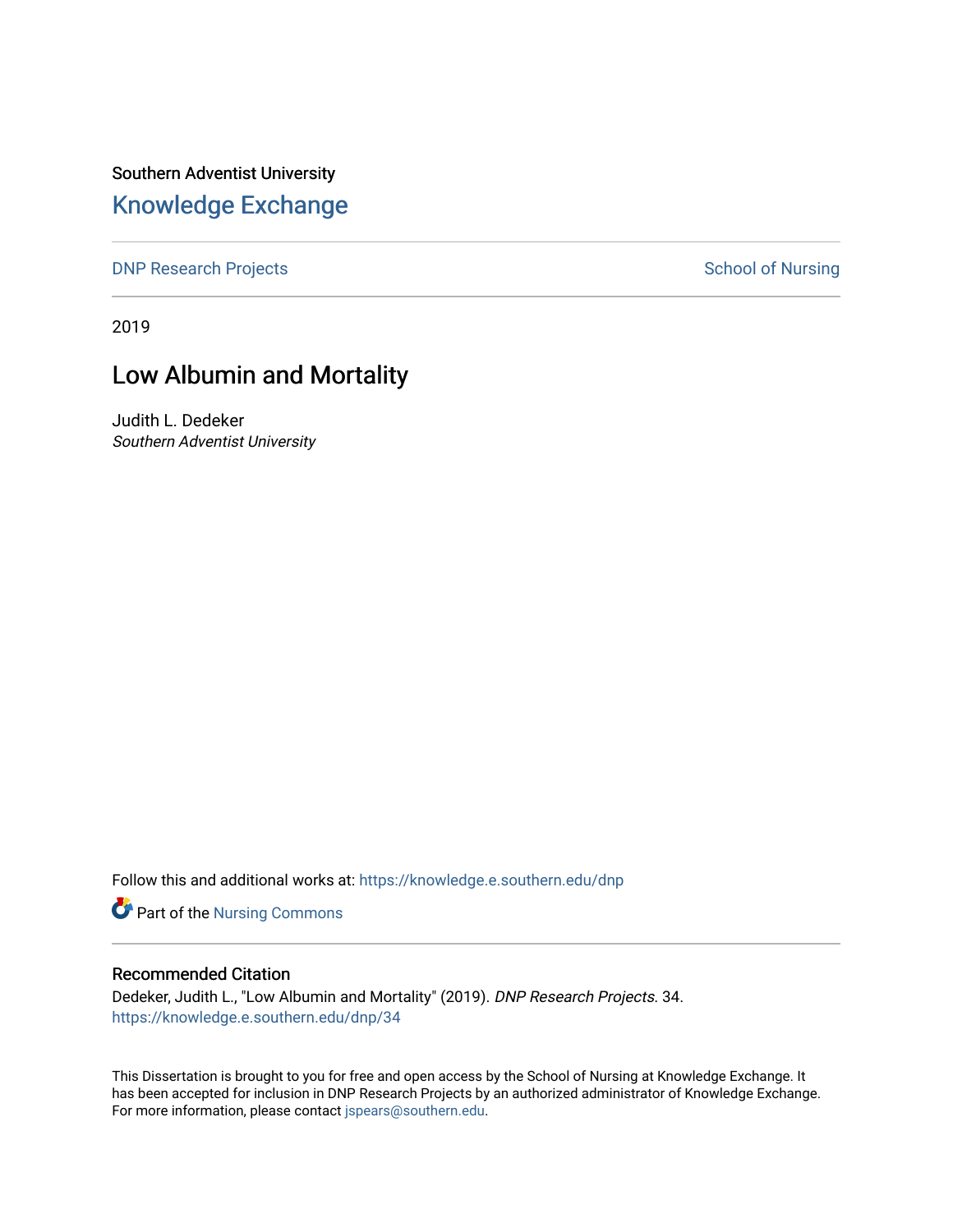# Running head: LOW ALBUMIN AND MORTALITY

Scholarly Project

Low Albumin and Mortality

Judith L. Dedeker

May 2, 2019

Scholarly Project

A Paper Presented to Meet Partial Requirements

For NURS-810-A

Scholarly Project Development

Southern Adventist University

School of Nursing

Scholarly Project Sepsis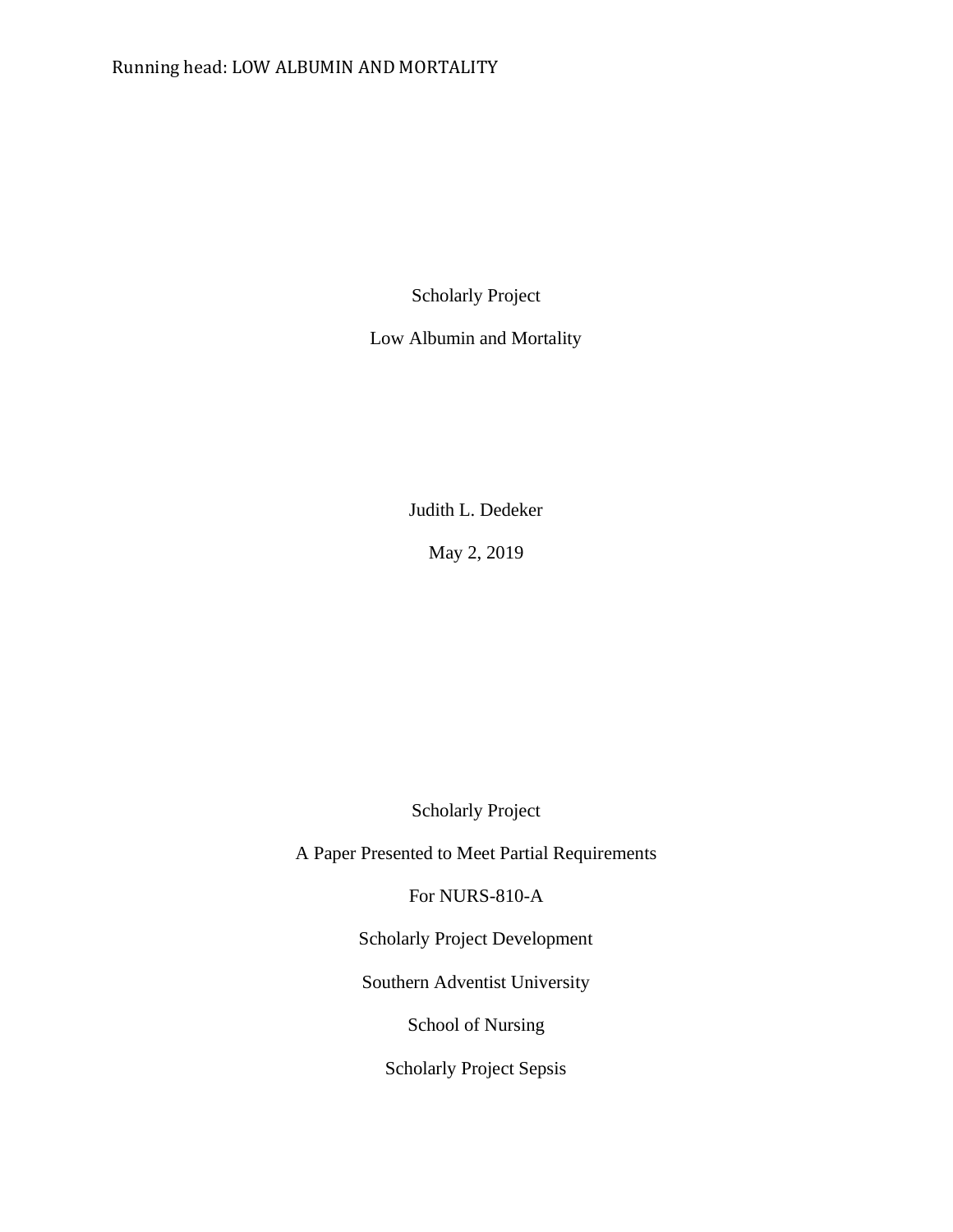## Dedication

To my dad, Melvin Campbell, who pushed me to think deeper and to value higher education, as he has been a role model of life long learning. His advice to "not reinvent the wheel" was taken to heart.

To my husband Jay, my biggest fan, for without his constant support I would have never finished this process. He listened to the hair-brained ideas, offered suggestions when despair had taken over my good sense and hugged me when none of that worked.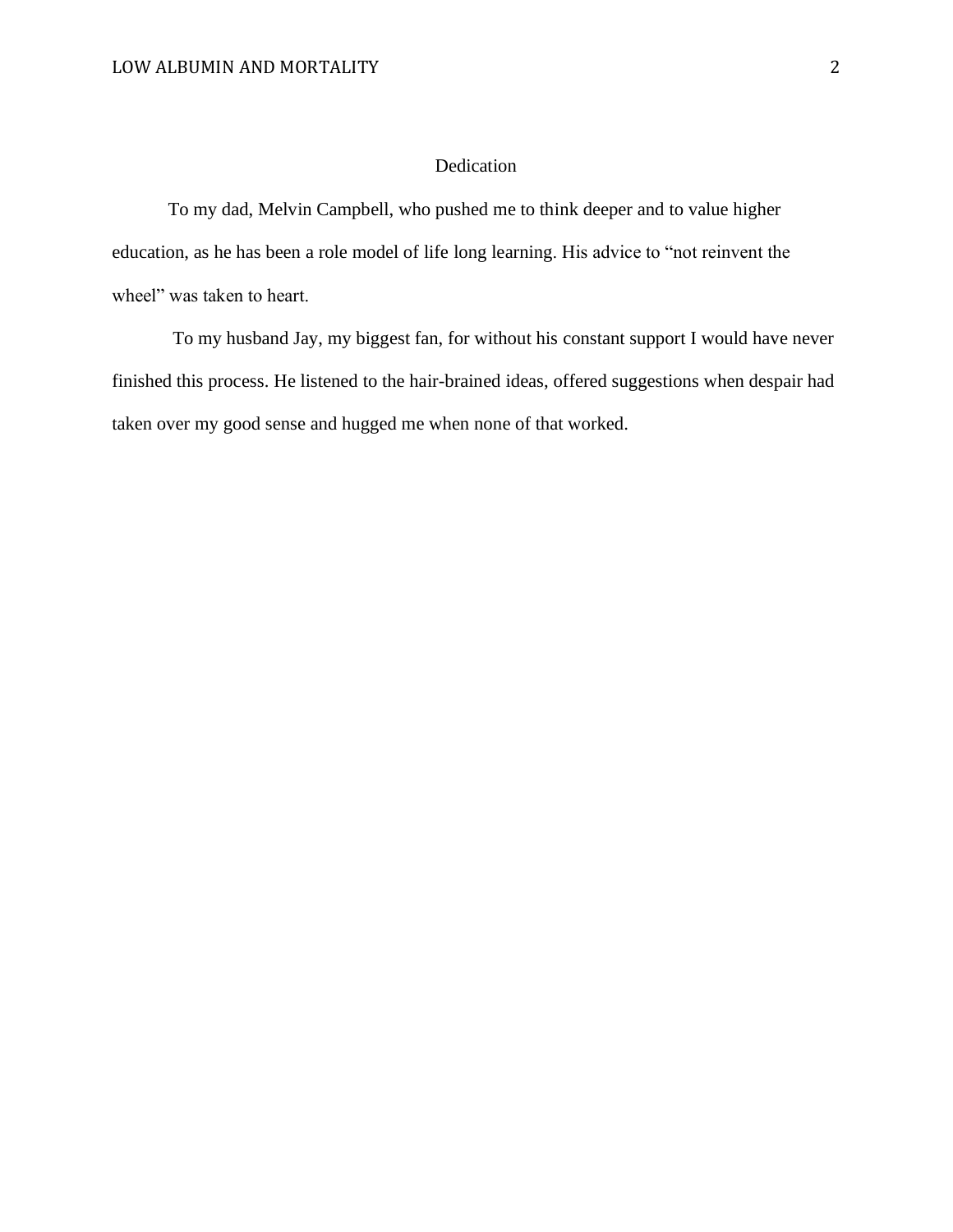# Table of Contents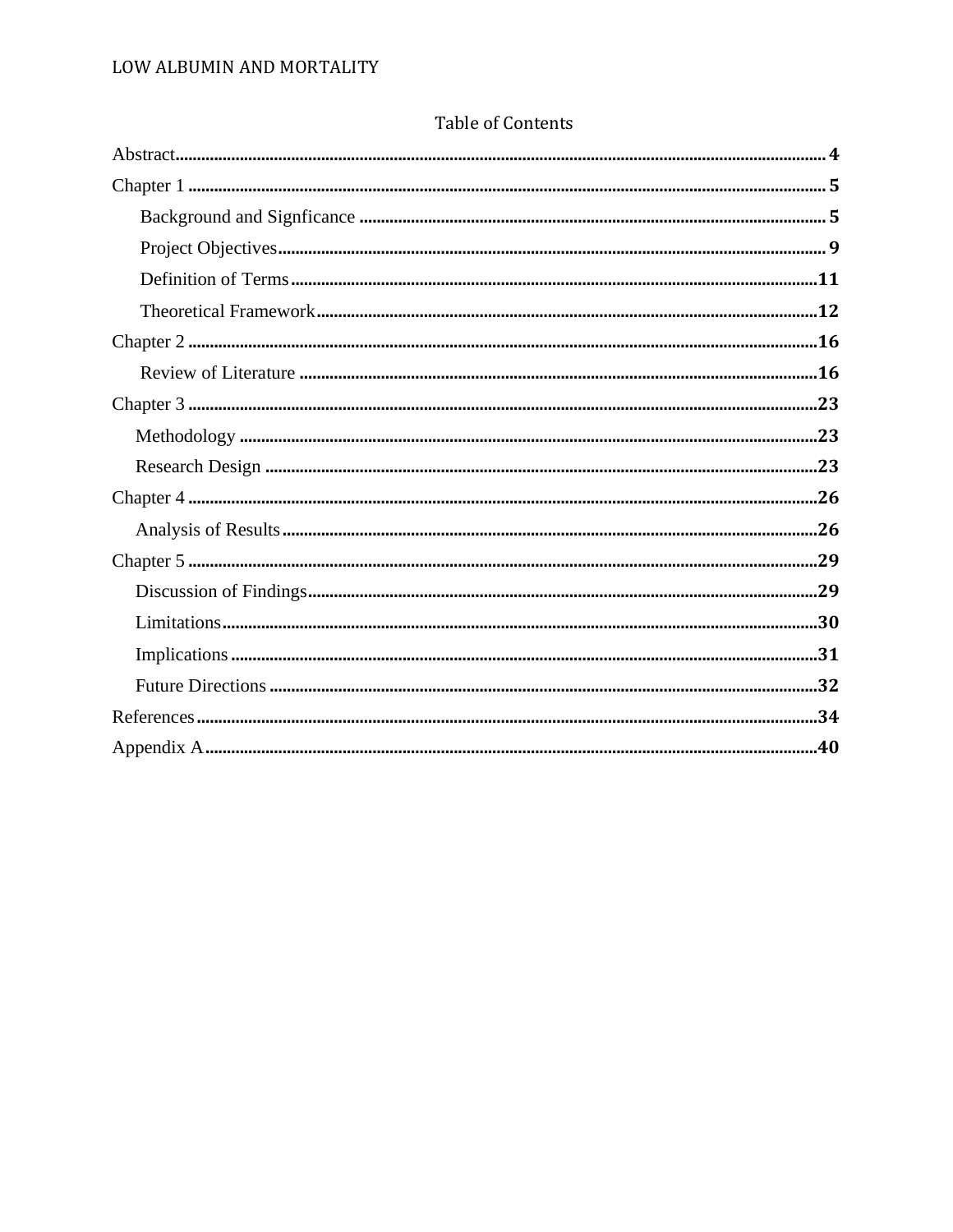#### **Abstract**

 Sepsis is a major epidemic worldwide and is a large unmet medical need in this country. Annual costs for the treatment of sepsis are over \$3.4 billion dollars, and over 1.7 million people die each year from sepsis. Effective treatment of sepsis has two major obstacles: failure to recognize the early stages of sepsis and misjudging the severity of the disease. Identifying patients who are at higher risk for mortality and morbidity related to sepsis would be beneficial in keeping the numbers of deaths down, as well as decreasing the overall cost to the hospitals, as well as to the patient.

Albumin is a significant part of the plasma proteins that are important in maintaining oncotic pressure, permeability of the microvascular structures, acid base balance and prevent platelet aggregation. The aim of this study is to investigate the correlation between admission albumin levels and mortality in patients admitted from the emergency department with the diagnosis of sepsis.

 The purpose of this quantitative, descriptive, retrospective, correlational study was to examine the relationship between low admission albumin levels and mortality in patients >18 years of age admitted through the emergency department with sepsis. Low admission albumin levels were evaluated for association and predictive ability to the outcome of mortality. In addition, age, gender and ethnicity were also evaluated for association and predictive ability in relation to low admission albumin levels and mortality.

 There was a statistically significant correlation between low admission albumin levels and mortality. There was no statistical significant correlation between gender and mortality in regards to low admission albumin levels. There was significant negative correlation between age and mortality in patients with low albumin levels.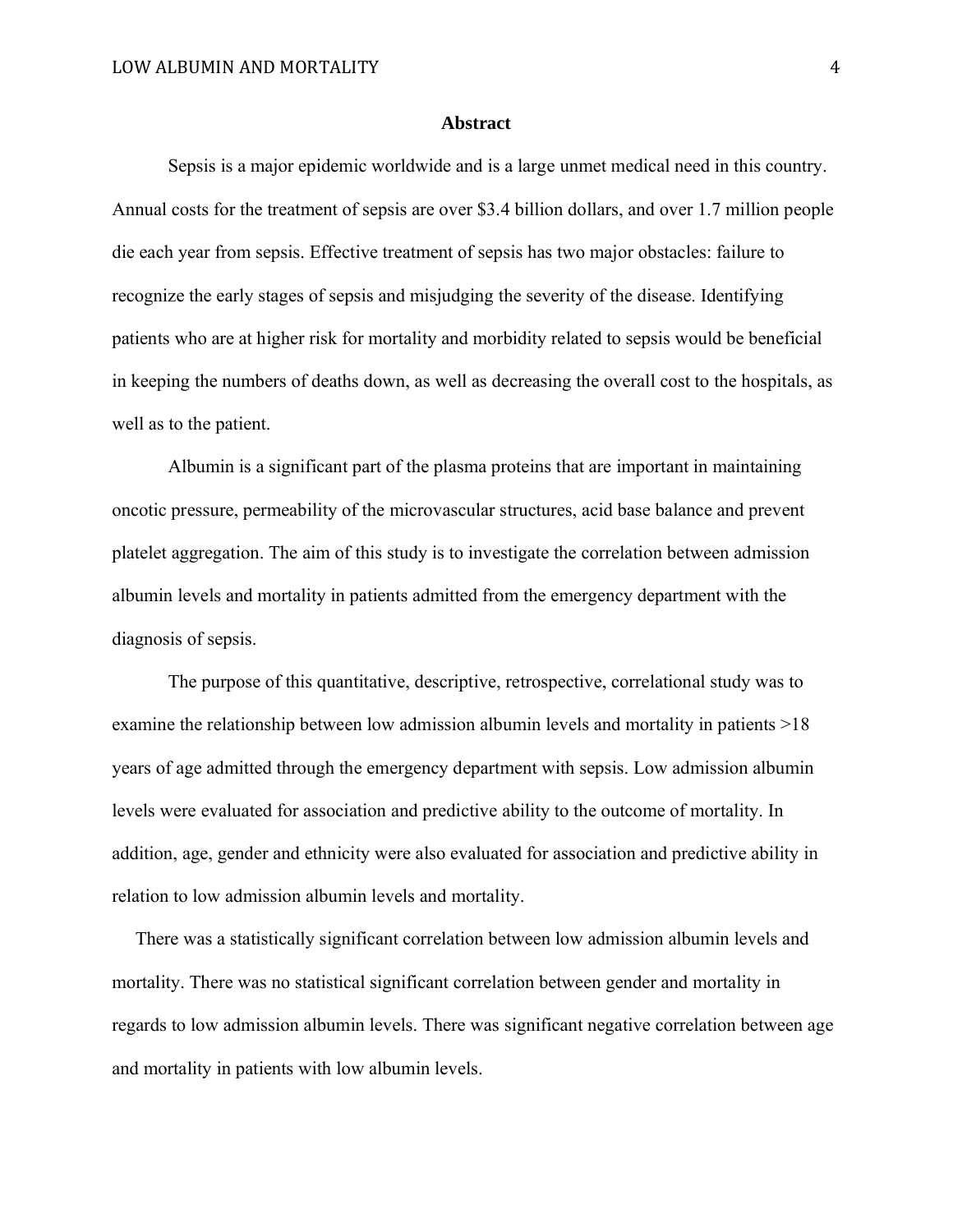#### **Chapter One**

## **Background and Significance of Proposed Project/Intervention**

Sepsis is a major epidemic, killing over 270,000 United States (US) citizens per year and is one of the largest unmet medical needs in this country. One in three deaths in a hospital are related to sepsis (Centers for Disease Control and Prevention [CDC], 2017). Annual costs for the treatment of sepsis has increased to over \$3.4 billion dollars over a two-year period, and in 2013 sepsis accounted for nearly \$24 billion dollars in annual costs, making it the most costly disorder to treat in the entire United States (U.S.) healthcare system. The Healthcare Cost and Utilization Project (HCUP) and the Agency for Healthcare Research and Quality, a division of the U.S. Department of Health and Human Services, reported that although total hospital care expenses have continued as fairly constant, the cost for sepsis care rose by 19% from 2011 to 2014. This more than doubles the rate for all hospitalizations. Sepsis was responsible for 6.2% of all hospital costs across the country, at nearly \$24 billion dollars in 2013 (Sepsis Alliance News, 2016).

Sepsis is the most expensive reason for hospitalization. Every day approximately \$55,616, 438 is spent on sepsis care in United States hospitals daily. This cost is nearly twice the amount for other diagnoses. Patients with sepsis stay in the hospital 75% longer than other patients, making it difficult for hospitals to transfer patients out of the emergency department and into available hospital beds. Those who survive sepsis are more likely to be discharged to another place besides their home and undergo readmissions at a higher rate (Sepsis Alliance News, 2016).

Sepsis mortality rates (Moore, et al., 2016) were evaluated at the county level for the US Age adjusted mortality was found to be 59.6 deaths per 100,000 persons (95% CI: 58.9 – 60.4). Among the counties categorized as strongly clustered around the county where the studied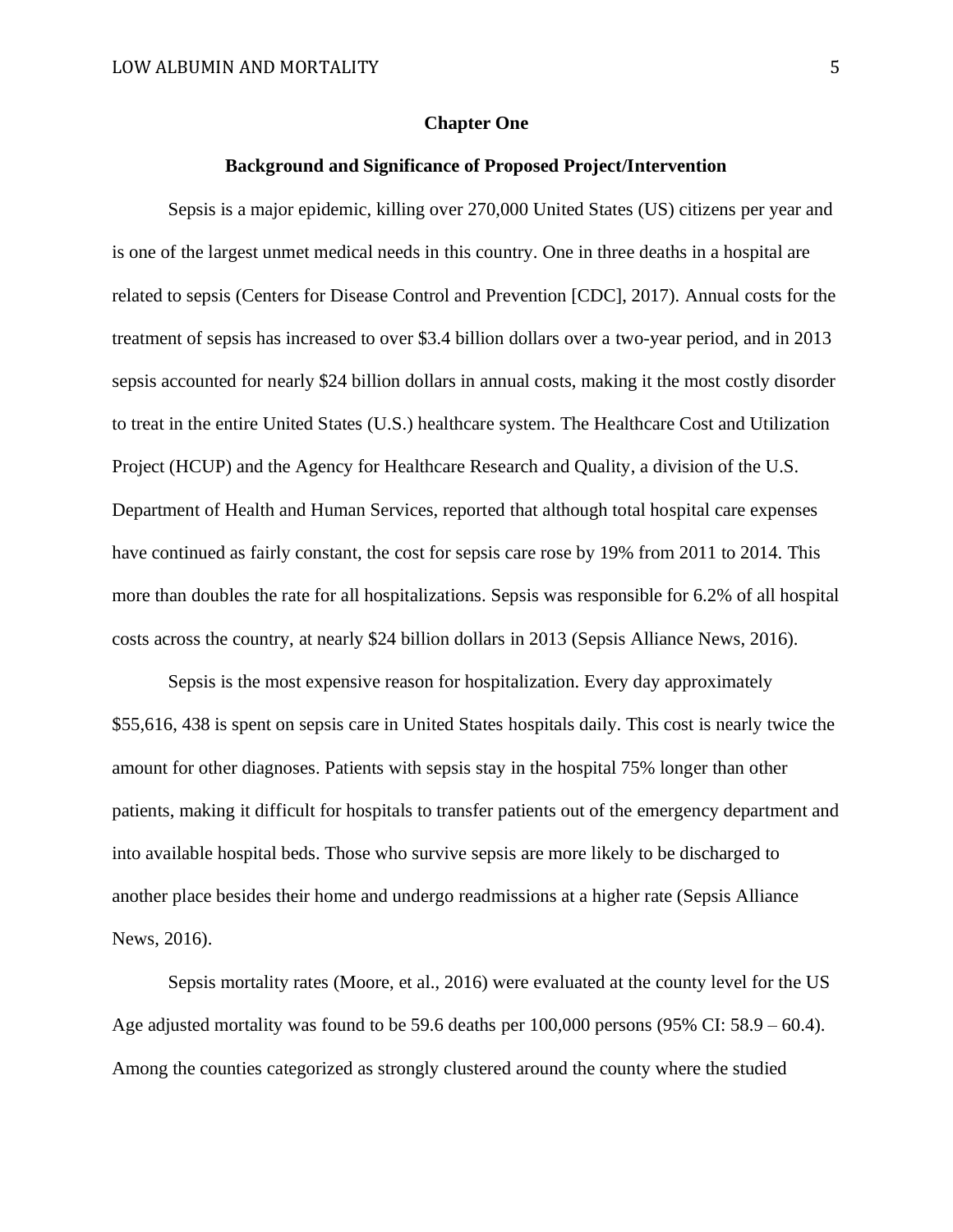hospital is located, the age-related sepsis mortality rate was 93.1 deaths per 100,000 persons (95% CI: 90.5- 95.7). Counties categorized as strongly clustered were more likely to be located in the South  $(92.6\%, p<0.001)$ , had lower educational levels, larger poverty populations, more individuals without medical insurance, and higher unemployment rate. The study concluded that sepsis mortality is prevalent in the Southern U.S. and found related characteristics of lower education, income, employment, and insurance coverage (Moore, et al, 2016).

Adjusted death rates in 2016 and 2071 respectively for septicemia in similar states in the region surrounding the state studied were as demonstrated in Table 1.

|              | Year 2016            |        | Year 2017   |            |  |
|--------------|----------------------|--------|-------------|------------|--|
| <b>State</b> | Total # of<br>Deaths |        | Deaths      | Total # of |  |
|              | per/100,000          | deaths | per/100,000 | deaths     |  |
| Alabama      | 17.7                 | 1,025  | 17.3        | 1,036      |  |
| Georgia      | 15.1                 | 1,565  | 15.2        | 1,611      |  |
| Kentucky     | 18.5                 | 979    | 17.1        | 878        |  |
| Tennessee    | 1.9                  | 931    | 12.5        | 989        |  |

**Table 1. Adjusted Death Rates for Septicemia 2016-2017**

From January through May 2018, the available data from the studied facility demonstrated a total of 114 patients admitted with sepsis, and 13 expired, making a total of 11% expired. In addition, 202 patients were admitted with the diagnosis septic shock, with 64 who expired, making a total of 32% expired. This was compared with 9% and 35%, respectively, from the entire year of 2017. Tennessee reported 931 deaths (11.9%) in 2016 and 989 deaths (12.5%) in 2017. These statistics represent a significant impact on sepsis, not only in the facility reviewed, but also in the surrounding region (National Center for Health Statistics).

Two major obstacles to effective treatment of sepsis are the failure to recognize the early stages of the disease and underestimating its severity in regards to which patients may or may not develop more severe illness. Organ dysfunction has notably been seen as a way to foretell poor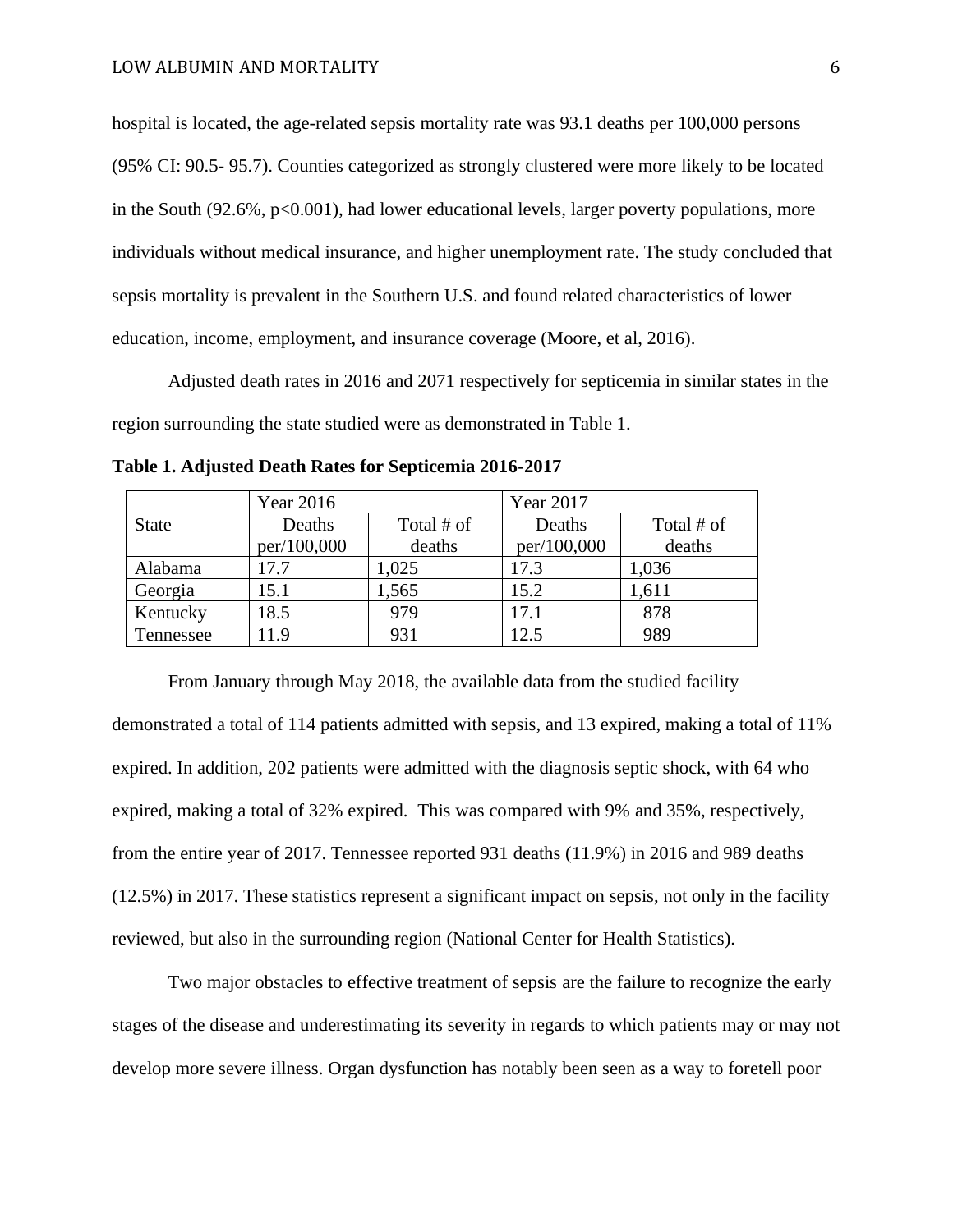outcomes and is a recurrent route to mortality in these patients. Innovative methods to assist healthcare providers to determine risk for these patients and enable timely and proper therapeutic interventions would improve patient outcomes. Using serum biomarker for diagnosing, stratifying risk and treating acute problems such as coronary artery disease (Creatinine phosphokinase and troponin), pulmonary emboli (D-dimer) and congestive heart failure (brain natriuretic peptide) have appreciably enhanced the provider's capacity to diagnose, prioritize risk potential. A number of lab measures have been proposed for clinical use for patients with sepsis (lactate, interleukin (IL-6), C-reactive protein, procalcitonin) however, there is no sole accepted biomarker for use in patients with suspected sepsis (Shapiro et al., 2009).

Having the ability to identify patients who are at higher risk for mortality and morbidity related to sepsis would be beneficial in keeping the numbers of deaths down, as well as decreasing the overall cost to the hospitals, and subsequently to the patient. Currently, the use of lactate levels, hypotension and target organ function has been used as a predictor of outcomes for those with sepsis as a diagnosis (Rhodes, et al., 2017). In addition, scoring systems such as the Acute Physiology and Chronic Health Evaluation (APACHE) or quick Sepsis Related Organ Failure (qSOFA) aid in providing healthcare providers in emergency departments and intensive care unites a mechanism to identify patients who are at higher risk for poor outcomes. The APACHE score generates a score ranging from 0-71 founded on physiologic variables, such as age, and underlying health (Goldwasser & Feldman, 1997). The aSOFA score can be done quickly at the bedside to identify patients with suspected infection with potential higher risk for poor outcomes. It evaluates three criteria, assigning points for low blood pressure (SBP< 100 mmHg), respiratory rate  $\geq 22$  or altered mental status with Glasgow coma scale <15 (qSOFA, n.d.).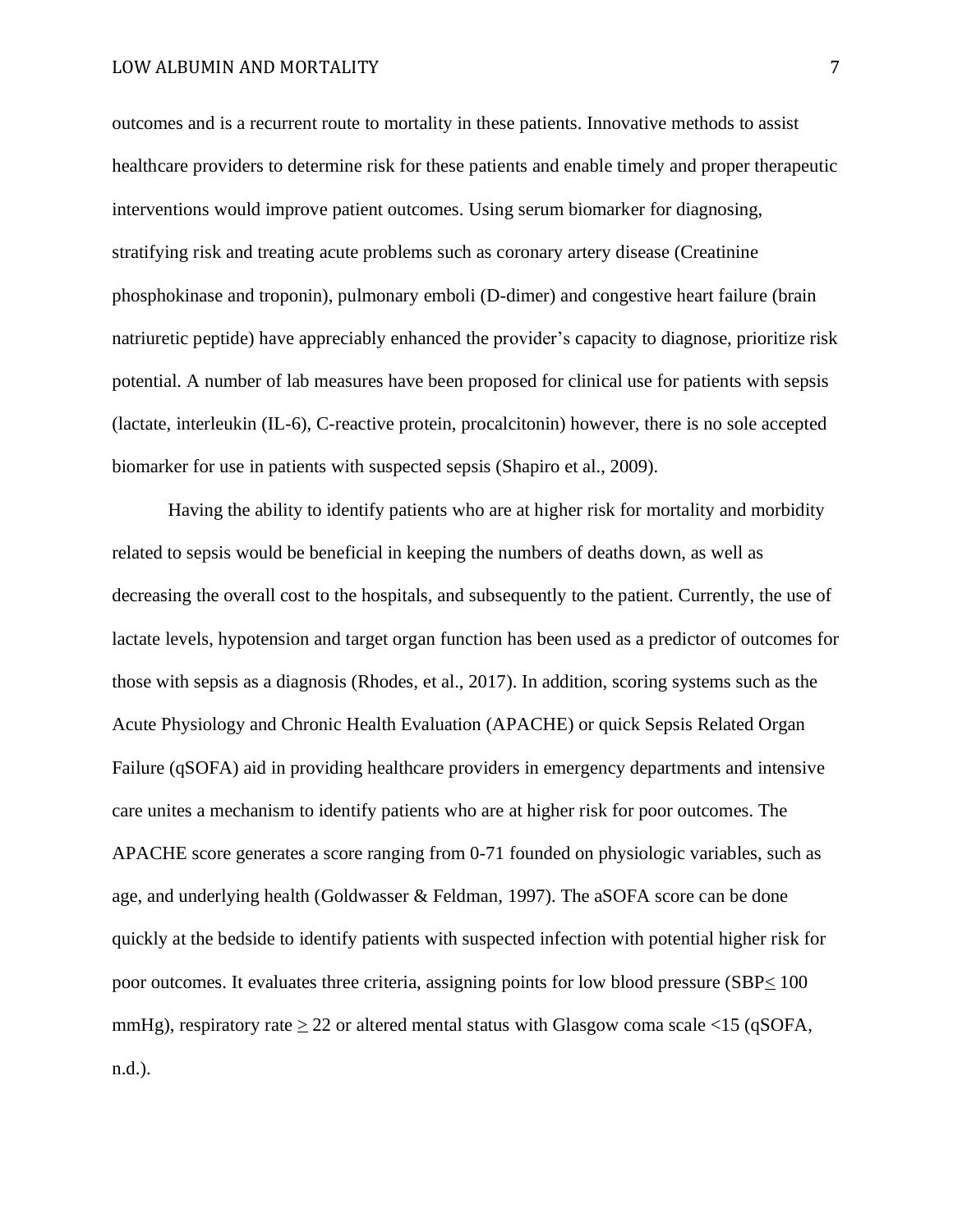Pollak, Strong, Gribbon and Shah (1991) proposed although the APACHE II score predicts mortality in a severely ill patient, the score does not take into consideration the serum albumin level. Patients who had severe hypoalbuminemia had almost double the mortality rate of patients with normal levels (54% compared with 29%). Death rates in patients with severe hypoalbuminemia were 5.1-fold higher than what could be predicted by only the APACHE II score. The APACHE II scores did not predict well enough the outcomes for patients who had low albumin levels.

Low albumin levels can occur in a number of disease processes and are connected with an increased rate of complications during hospitalization, resulting in a subsequent prolongation of the time a patient stays in the hospital. Albumin is a transport protein of various substances, such as fatty acids, metals, hormones and exogenous drugs. One of the most important physiological roles of albumin is the maintenance of oncotic pressure inside the vascular compartments, which controls the leaking of fluid into the extravascular compartments. A concern of low albumin levels may be that certain drugs, which are usually bound to the protein, could result in higher drug levels (toxicity) or more rapid hepatic metabolism, or both. Another concern of low albumin levels is its ability to alter platelet function (Peralta & Rubery, 2018). Albumin demonstrates anticoagulation action by neutralizing coagulation factor Xa and inhibiting platelet aggregation. On the other hand, albumin can have a pro-coagulation action by inducing tissue factor (TF) production in monocytes, which can be linked with the activation of clotting (Paar, et al, 2017). While hypoalbuminemia can be caused by a variety of pathophysiological problems, should it be connected to an increase in mortality and morbidity, it could help health care providers recognize high-risk groups who may benefit from more intense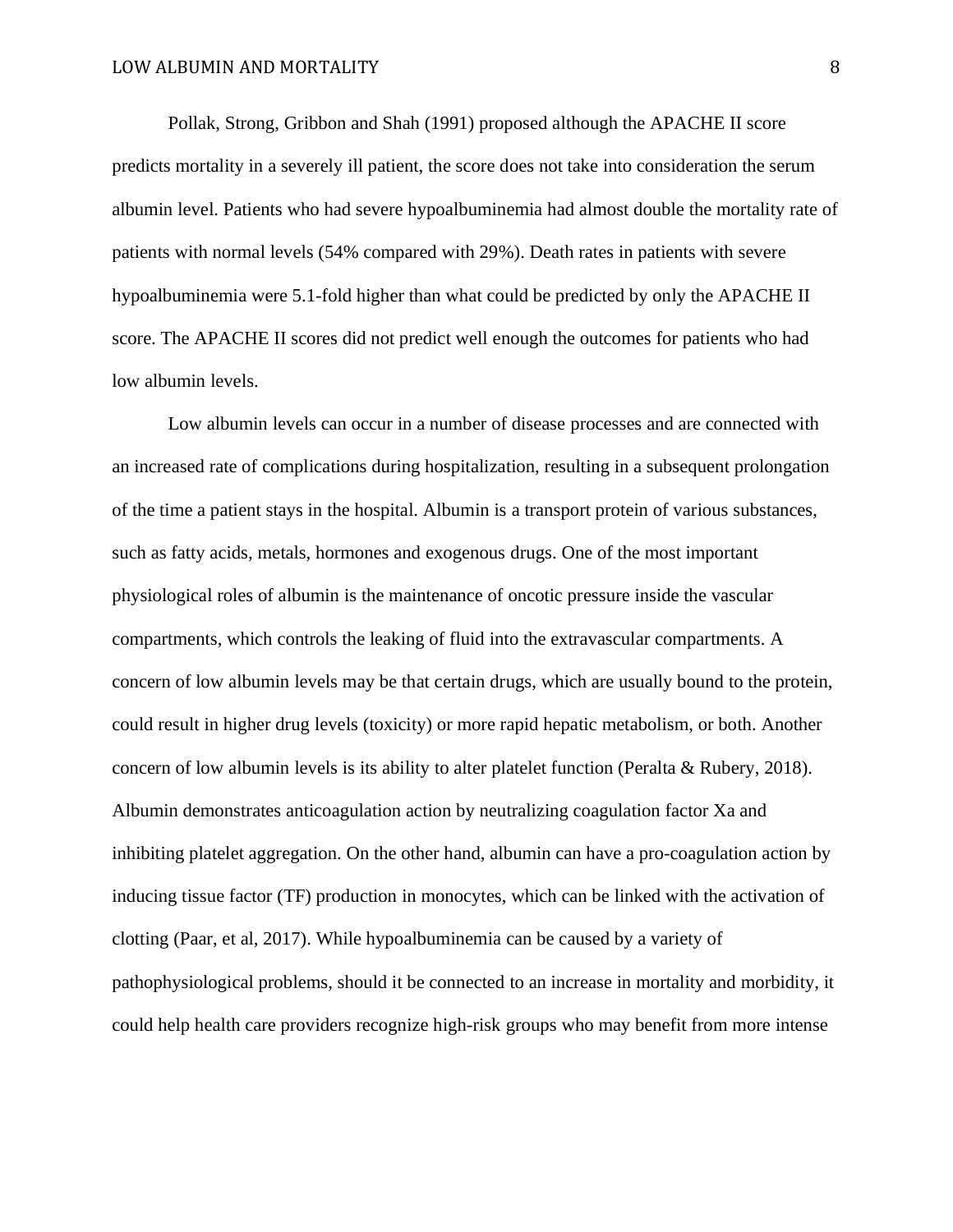care, as in the case of sepsis, as well as nutritional support (Herrmann, Safran, Levkoff, & Minaker, 1992).

Do low admission albumin levels correlate with mortality in an individual 18 years of age or older that presents to the emergency department (ED) in Southeast Tennessee with the diagnosis of sepsis?

## **P: Population of Interest**

Individuals 18 years of age or older who present to the ED with sepsis

### **I: Intervention**

- Review the electronic health record for clinical factors of admission and discharge albumin level indicative of mortality.
- Assess for correlation between low admission albumin levels and mortality.
- Develop recommendations based on this correlation in regards to nutritional consults, enteral and parental nutrition, as well as exogenous albumin administration to correct albumin deficiency and decrease mortality.

## **C: Comparison of Interest**

 Items of interest include: admission albumin levels, discharge albumin levels, age, ethnicity and gender as factors of interest in correlation with mortality rate for those admitted with sepsis. Comparison of the same items of interest could be completed with those who were discharged having had the admission diagnosis of sepsis.

## **O: Outcome of Interest**

 Recognizing a clinical indicator that identifies those who are at most risk for adverse outcomes from initial assessment in order that interventions are rigorous and timely enough to prevent progression to mortality. Consideration could be also be paid to 1) patients who may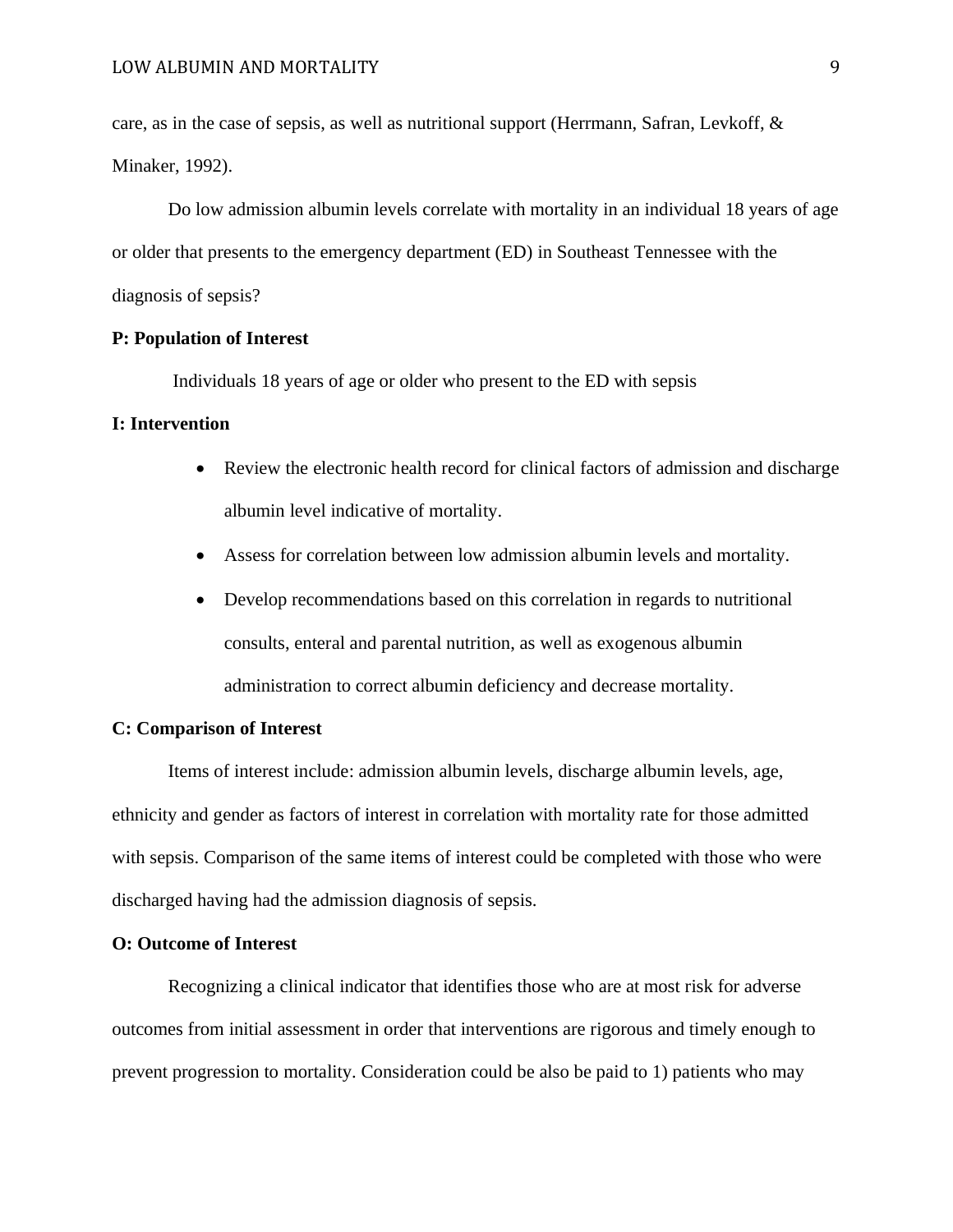receive nutritional consults and follow up in order to provide adequate attention to low albumin levels and decrease poor outcome 2) patients who receive enteral or parenteral nutrition in response to diagnosis and low albumin levels 3) patients who receive exogenous albumin in response to low albumin levels, but not as part of resuscitation procedure.

## **Project Objectives**

The objectives of this project are the following:

- 1. identify if there is a correlation between low admission albumin levels in patients admitted through the emergency department with the diagnosis of sepsis and mortality.
- 2. identify if there is a correlation between other variables, such as age, gender, and ethnicity and mortality in the same population of patients.

The studied acute care facility routinely admits to its ED, patients who meet the criterion and experiences situations where patients who have presented with these criterion, progress to develop adverse outcomes. By having information/research on the notable contributing factors to patient's morbidity/mortality, key players can be trained/educated on early detection and intervention to decrease the incidence.

## **Identify Key Stakeholders**

 Emergency room providers and nurses serve as the front line to assessment of patients and serve to identify those patients at risk for or who already have sepsis. Facilities have in place screening tools and nursing protocols for early identification and treatment of sepsis and septic shock. These protocols guide the healthcare provider to assessment, respond and intervene in a timely manner (Rhodes, et al., 2017). Implementation of these protocols are monitored and reported on a quarterly basis for compliance and outcomes.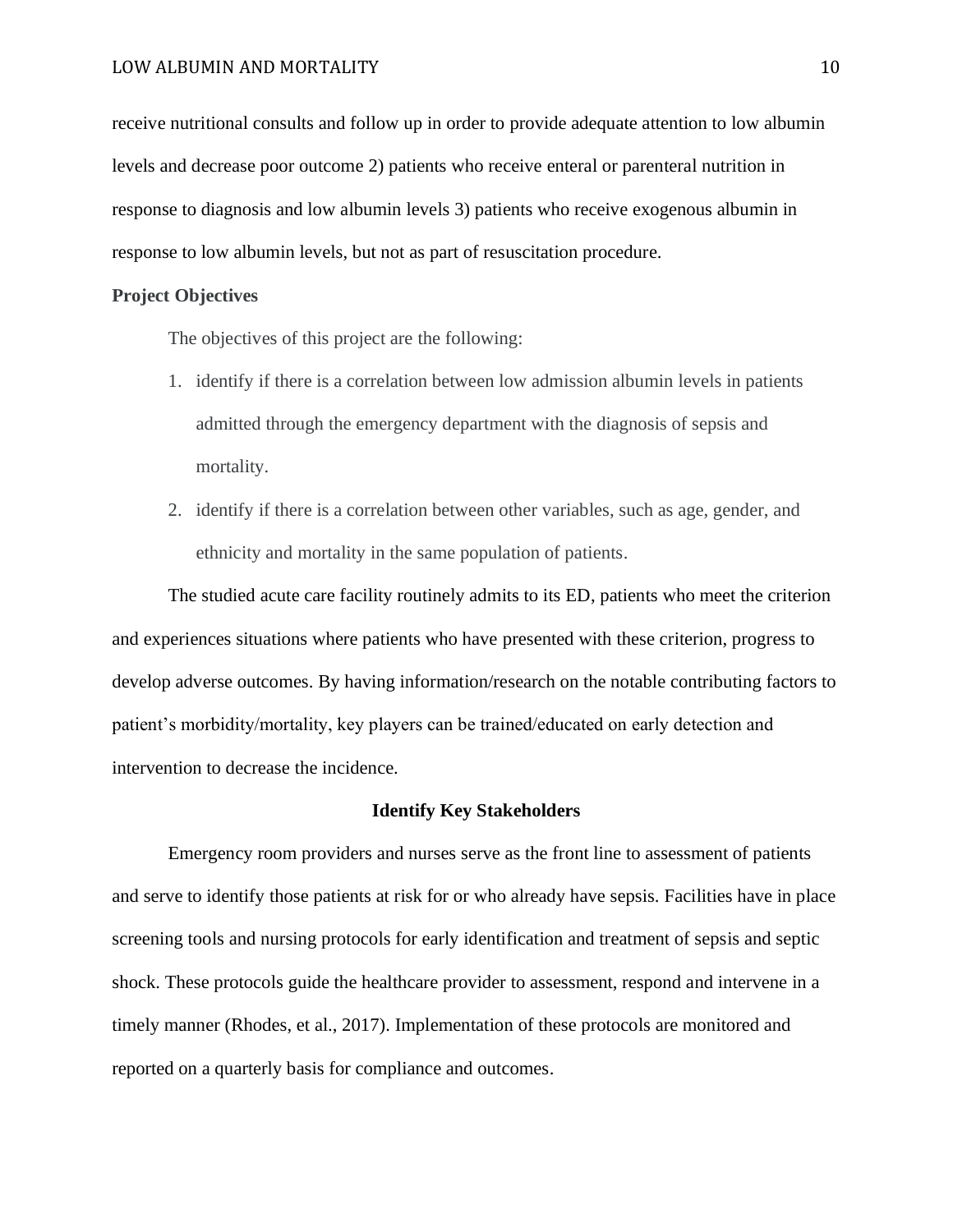## **Concepts and Definition of terms**

**Sepsis** is defined as the presence of infection, either possible or recognized, along with some other indicators of infection. A toxic condition resulting from the spread of bacteria or their toxins from a focus of infection (Sepsis, n.d.).

**Severe sepsis** is defined as sepsis plus sepsis-induced organ dysfunction or low tissue perfusion (Tedesco,Whiteman, Heuston, Swanon-Biearman, & Stephens, 2017).

**Septic shock** is defined as having the causal cardiovascular and cellular metabolism dysfunction overwhelming enough to significantly increase mortality (Tedesco, et al. 2017).

**Mortality** is defined as death, especially on a large scale as measured by the relative frequency of deaths or death rate in a certain population; in this case those with defined sepsis (Mortality, n.d.).

**Morbidity** is defined as the condition of having a disease or the rate of disease in a population. Morbidity can also refer to the physical or psychological state as a result of a disease, illness or injury (Morbidity, n.d.)

**Albumin** is defined as a simple form of protein that is water-soluble and heat coagulated. It is synthesized by the liver and is the main protein in human blood. Albumin is key to regulation of osmotic pressure. Normal range for albumin is 3.5 to 5.5 mg/dL or 35-55 g/L with variances possible, dependent on laboratories (Lyons, Whelan, Bennett, O'Riordan, & Silke, 2010).

**Hypoalbuminemia** is defined as an abnormally low level of albumin. Low levels can be detected in shock, malnutrition and inflammation. The range for mild hypoalbuminemia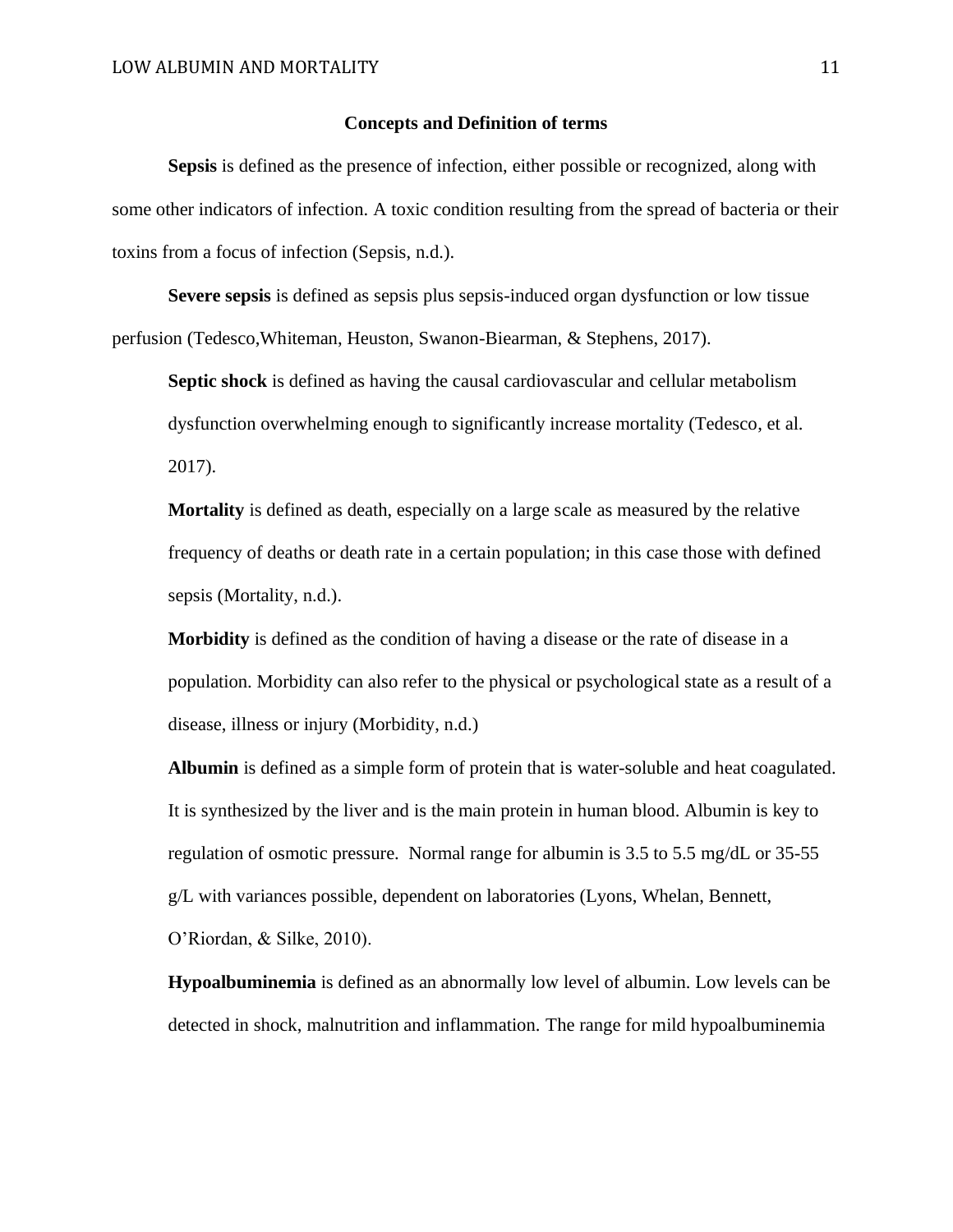is 2.5-3.5 mg/dL and marked hypoalbuminemia <2.5 mg/dL (Akirov, Masri-Iraqi, Atamna & Shimon, 2017).

#### **Theoretical Framework**

The theoretical framework for this scholarly project is a combination of Levine's Conservation Model (1973) and the CREATION Health Model, (n.d.). Levine's model includes four principles, of which two will be highlighted within this paper: conservation of structural integrity and conservation of energy. Three overlying, conceptual elements will be highlighted from the construct of the CREATION Health Model: rest, environment, and nutrition (Figure 1).

 In the context of sepsis, the environment of the patient has had disruption in the ability to maintain structural integrity with a "resultant suspected or proven infection." (Grossman & Porth, 2014, p. 888) In an attempt at self-protection to remove harmful stimuli and begin healing, inflammation is triggered. Inflammation is the body's way of trying to conserve and adapt in order to protect itself to remove stimuli and begin healing. It is generally a positive response and is what returns structural integrity to the body environment. However, it is these same components of the inherent immune response that can cause cellular and tissue damage, leading to multiple organ failure, which is a hallmark feature of sepsis (Cohen, 2002). Sepsis triggers a response that causes the body's immune system to release of proinflammatory mediators, such as TNF- $\alpha$  and interleukein-1. These mediators are involved in leukocytes adhesion, local inflammation, neutrophil activation, erythropoiesis suppression, fever, tachycardia, lactic acidosis, ventilation-perfusion abnormalities and other symptoms consistent with sepsis (Grossman & Porth, 2014, p. 889).

While activated neutrophils are key in killing microorganisms, they also cause endothelium injury by releasing mediators that increase vascular permeability. Nitric oxide is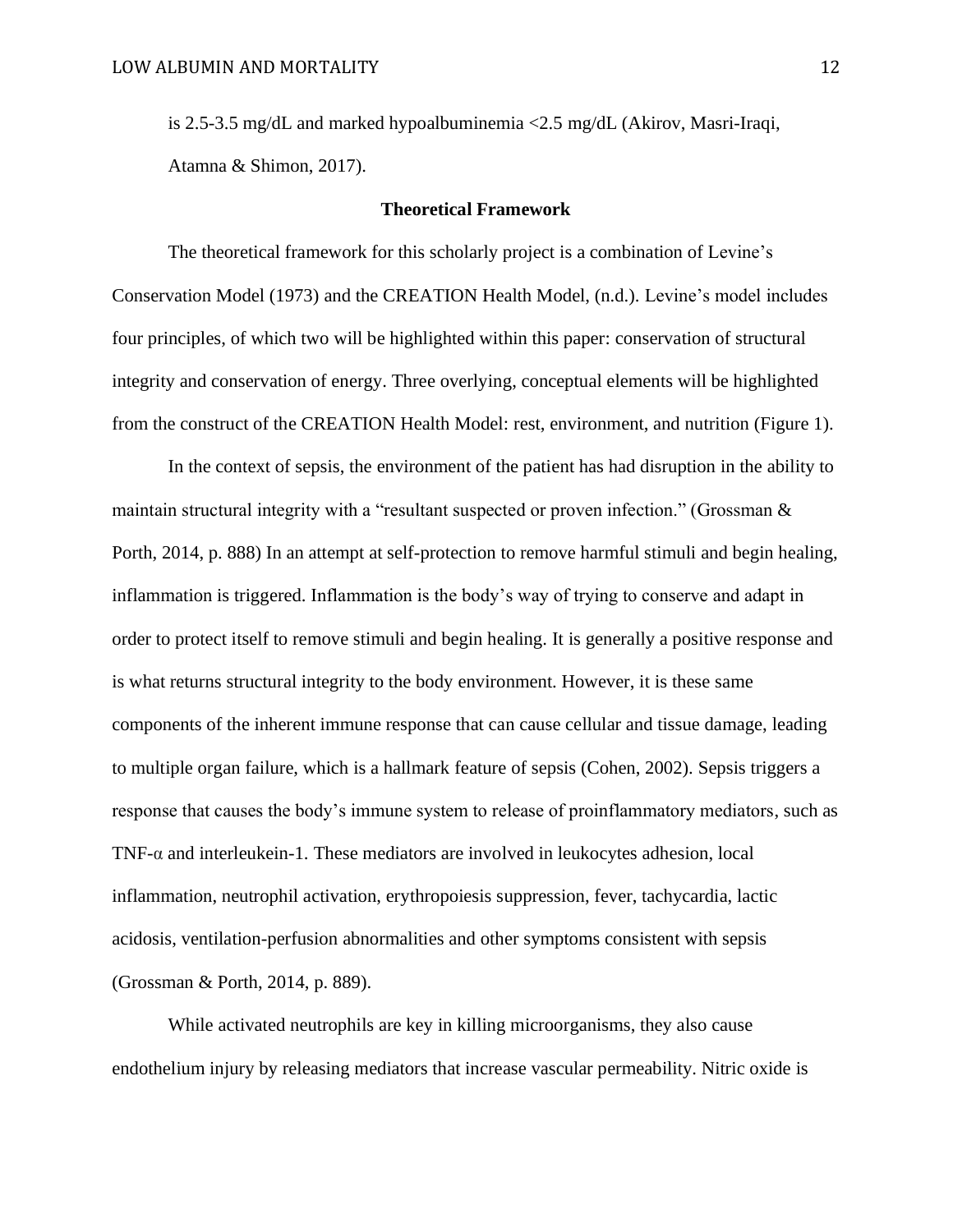### LOW ALBUMIN AND MORTALITY 13

released from activated endothelial cells and is a potent vasodilator. Endothelial cells are stimulated by lipopolysaccharide on the surface of a microorganism to increase production of tissue factor, which activates coagulation (Remick, 2007).

 When viewing the patient as an environment of cellular function, four characteristics can be designated as a staging system for sepsis. The first is predisposition, which would include preexisting co-morbidities, such as diabetes, that would decrease the potential for adaptation and conservation. The second is the insult or infection that suggests that some organisms are more lethal than others. The third represents the individual's response to the infectious challenge, including progression to Systemic Inflammatory Response Syndrome (SIRS). The final one represents dysfunction and/or failure of organs or a system such as the coagulation system (Remick, 2007).

During times of physiological stress, threats to structural and energy integrity such as infection and subsequent sepsis, the body responds to the situation by releasing cortisol and adrenaline from the adrenal glands. This response causes an increase in heart rate, respiratory rate, as well as release of glucose stores to boost energy. This fight or flight response is part of the persons capacity to adapt to the environmental conditions.

There can also be an increase in energy demands from the inflammatory response demonstrated by fever and other metabolic consequences. In reaction to stress, neuroendocrine responses create a hyperglycemic state characterized by gluconeogenesis, glycogenolysis and insulin resistance. This conservation of ready fuel provides the immune system and brain with a ready source of fuel (Marik & Bellomo, 2013).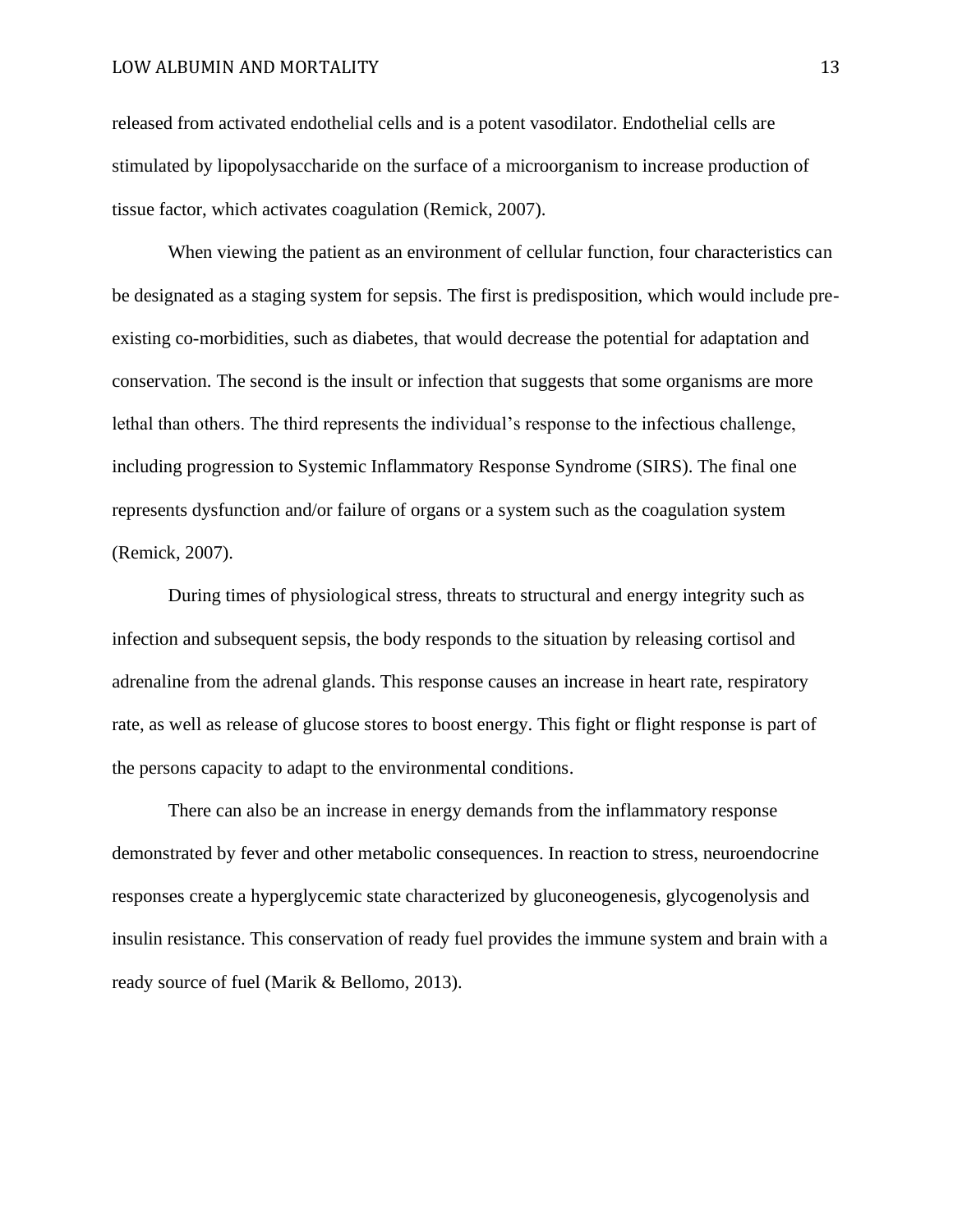## LOW ALBUMIN AND MORTALITY 14

## Figure 1 Theoretical Framework

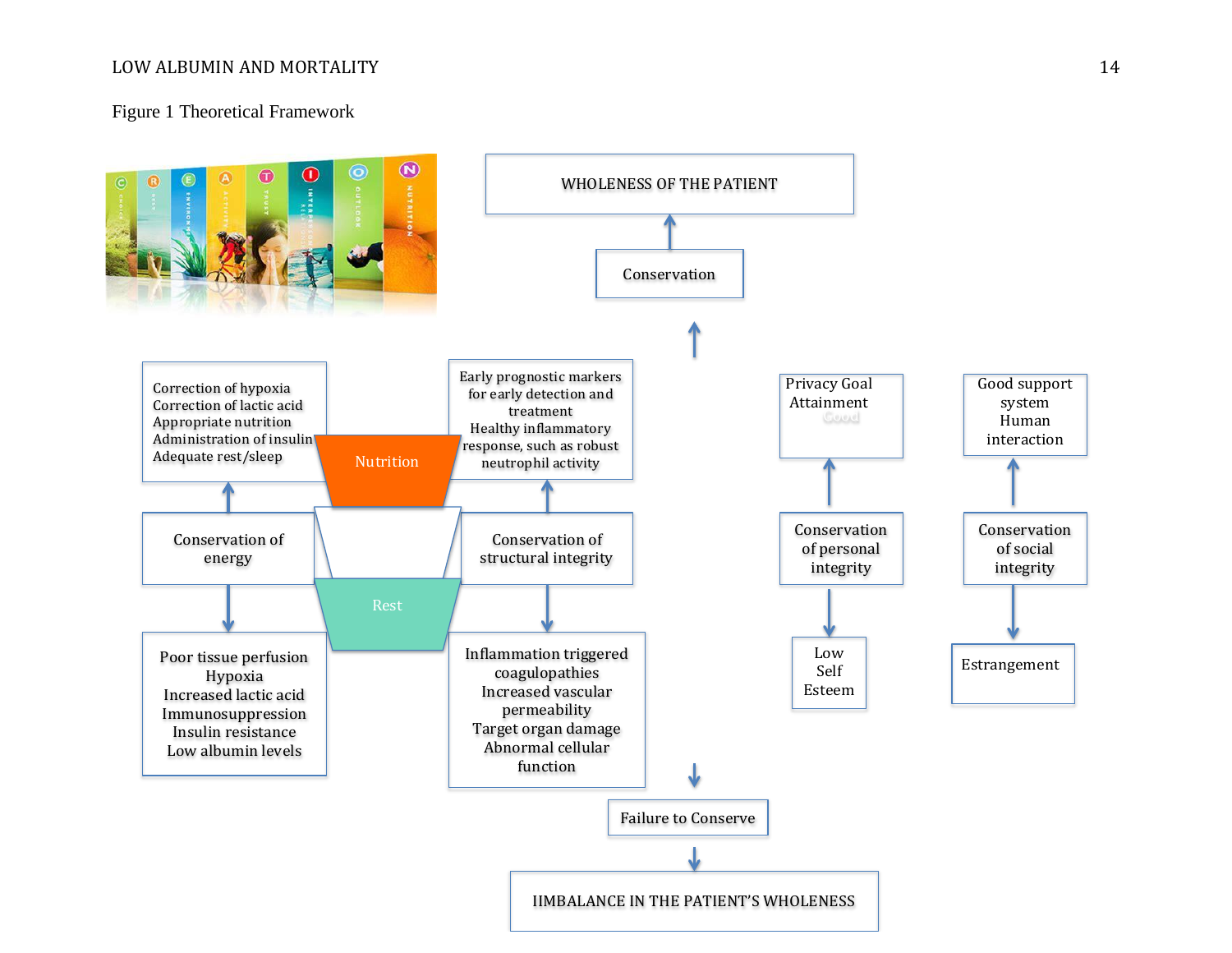Sepsis is illustrated by early substantial catabolism, loss of lean body mass (LBM), and heightening hypermetabolism leading to rapid mobilization of energy stores. Without appropriate nutrition, either via enteral or parenteral routes, patients end up with a fast developing nutritional deficit, which can worsen the outcome. During the course of sepsis, nutritional needs change and attention should focus on the stage the individual is in and what immediate nutritional needs he/she may have at that time. Screening for pre-illness malnutrition and nutritional risk at the time of admission is essential for patients with sepsis (Wischmeyer, 2017).

While rest can be viewed in the context of relaxation and sleep, in sepsis the focus of rest would be on the conservation of energy within the body environment. Rest allows the individual to function at his/her best (CREATION, 2019). Normal maintenance energy expenditure may be 25-28 kcal/kg/day, where as patients under duress related to a significant illness expend energy upwards of 50-60 kcal/kg/day (Uehara, Plank & Hill, 1999). The physiological demand of the illness itself can interfere with the patient's ability to perform activities of daily living. Interventions should focus on decreasing the physical demand on the individual through conservation of energy (rest). Mediations such as bed rest, limiting interruptions to sleep, administration of oxygen and intravenous fluids allows the body the opportunity to expend the energy in fighting the disease process.

Interventions aimed at augmenting the patient's ability to adapt to the physiological processes involved in the response to sepsis are conceptualized by the CREATION Health Model (n.d.) elements of rest, environment, and nutrition.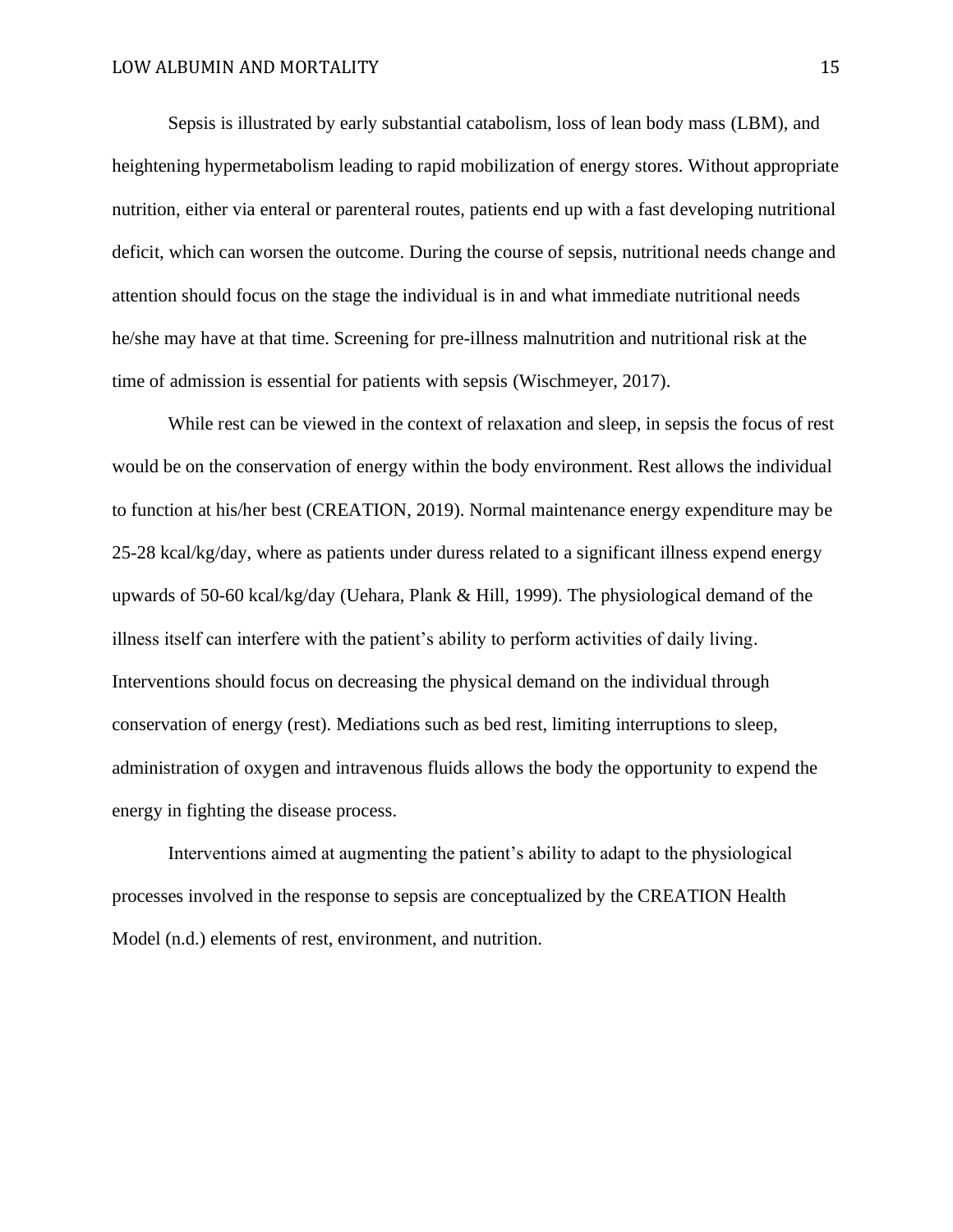#### **Chapter Two**

#### **Review of Literature**

 The vast majority of patients diagnosed with sepsis present initially to the emergency department (ED). Few laboratory tests for indicators of sepsis are available: C-reactive protein (CRP), lactic acid, procalcitonin, and semi quantitative IL-6 levels. Serum lactate acid levels can contribute assistance with identifying and predicting patients with severe sepsis (Malmir, Bolvardi, & Aghaee, 2014). With access to these particular indicators such as lactate levels, BP, and other diagnostic tests, are healthcare providers able to adequately identify those who are higher risk for subsequent morbidity and mortality? Specifically, in addition to lactate levels between 2 and 4 mM, what other indicators are present that would contribute to a higher incidence of mortality? Patients who are admitted with intermediate lactate levels between 2 and 4 mM are still at risk for poor outcomes in relationship to those with a normal lactate level  $\leq$ 2mM. These outcomes can include death with 24-48 hours (Tang, et al., 2015).

One solution that has been created to aid in the early identification of patients who are at risk for mortality has been the development of multiple scoring systems, such as The Mortality in Emergency Department Sepsis (MEDS) score. The Mortality in Severe Sepsis in the Emergency Department (MISSED) score was proposed in the United Kingdom to predict mortality risk in sepsis. The MISSED score includes the variables of: albumin 27 g/L or less, international normalized ratio (INR) 1.3 or greater, and age 65 years or older. This MISSED score was comparable to the Acute Physiology and Chronic Health Evaluation II (APACHE II) score in predicting sepsis mortality. While the MISSED score can be used in the ICU setting, as well as in the emergency room setting, this scoring system includes three variables and does not focus on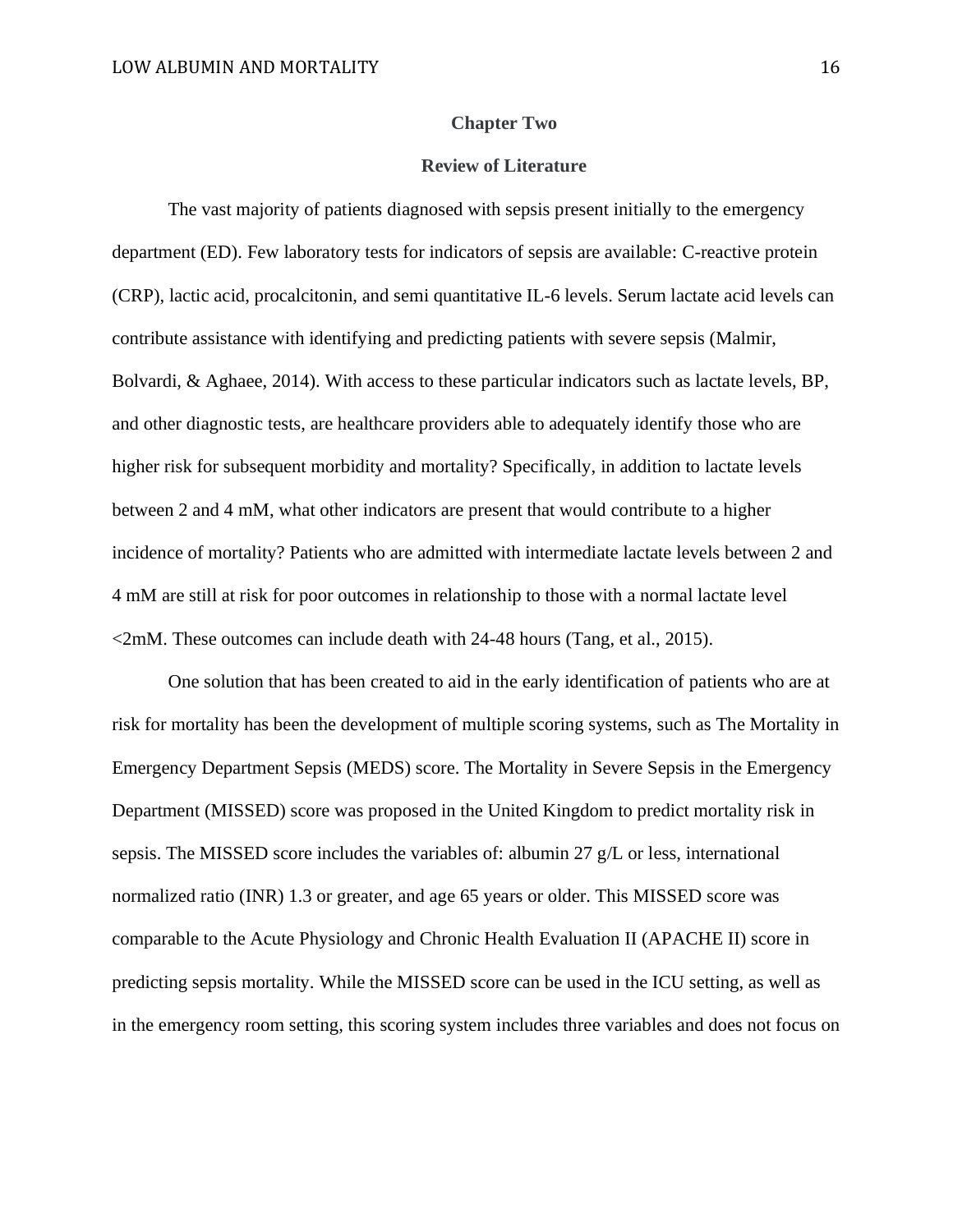low albumin levels as a singular predictor of mortality risk in patients with sepsis (McCormick, et al., 2016).

 Albumin contributes to 75-80% of the oncotic pressure of the plasma and comprises about 50% of the plasma protein content. Oncotic pressure is the osmotic pressure generated by large molecules (proteins) in a solution. This is an important force involved in fluid movement across capillaries as the body exchanges fluids between body compartments. During situations where plasma proteins are reduced, as in the case of sepsis inducing inflammation, there will be a decrease in the oncotic pressure and an increase in the filtration of fluid across the capillary membranes, resulting in an increase in fluid build up in the tissues, causing edema and loss of intravascular circulation (Peralta & Rubery, 2018).

 Albumin serves as a carrier protein to many important hormones such as thyroxine, cortisol and testosterone. In addition, other compounds such as fatty acids, bilirubin and exogenous drugs are transported by the albumin molecule (Gounden & Jialal, 2018). Serum albumin's ability to transport such a wide variety of molecules is due to the numerous binding sites. Not only does albumin travel within the bloodstream, but can travel further into the lymphatic system, facilitating deep-tissue delivery of therapeutic agents, such as anti-cancer drugs (Czub, et al., 2019). The free drug concentration has curative activity, but can also have potential toxic side effects. The binding of a drug with albumin or other blood proteins is not a predictable state and can vary in many different situations, such as hypoalbuminemia. Blood concentrations of proteins are very important in adapting how clinicians adapt their dosing regimens. In a situation such as with terminal patients or other patients with poor nutrition, low albumin levels are common. Drugs with a high protein affinity will no longer have adequate binding sites and will create a toxic effect in the individual. Albumin also influences how drugs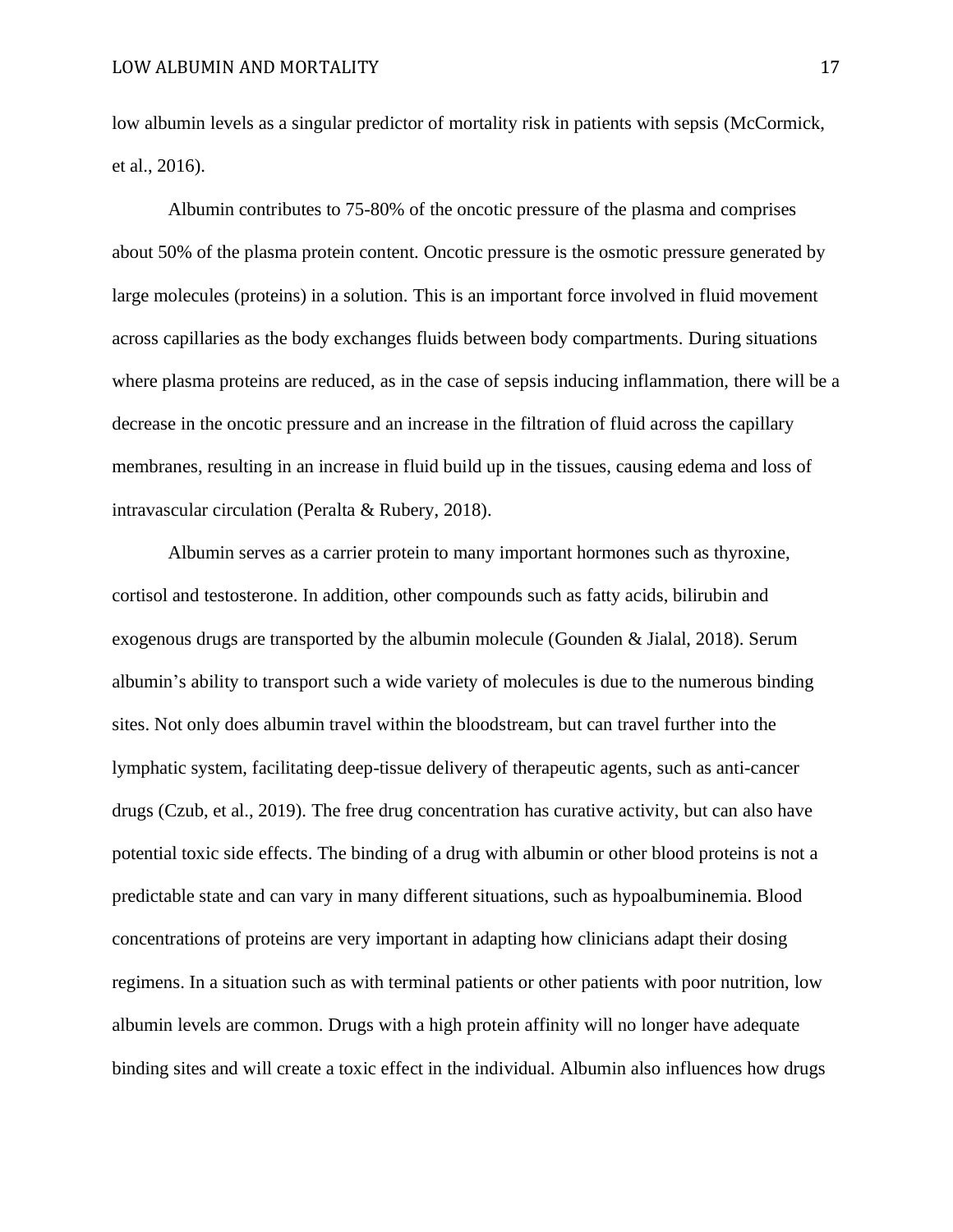penetrate into tissues, as well as drug elimination and metabolism. (Figure 2) Any change in this activity can change the free drug concentration and influence both therapeutic and nontherapeutic effects (Gurevich, 2013). This could be a significant negative for a patient with sepsis with low albumin levels who have been prescribed antibiotics, which rely on protein binding for metabolism for activation, as well as tissue penetration for the pharmacological action.



Albumin has different effects on the ability of the body to coagulate. Albumin binds with antithrombin, is associated with neutralization of coagulation factor Xa, and it has an inhibitory influence on platelet aggregation. On the other hand, albumin has been reported to exert a procoagulant action with anionic form of albumin inducing tissue factor (TF) production in monocytes, which is linked with initiation of coagulation (Paar, et. al, 2017).

Normal range reference for albumin is  $3.4 - 5.4$  g/dL and a reduced level is found in a fifth of patients admitted with acute medical conditions. The cause of the hypoalbuminemia can be attributed to several factors. It can be due to inadequate protein intake or mal-absorption problems. It is common in conditions where there is decreased liver synthesis, such as cirrhosis or other chronic liver disorders. As a negative acute-phase protein, reduced levels are noted in acute inflammatory processes, such as sepsis. This can be related to the breakdown of albumin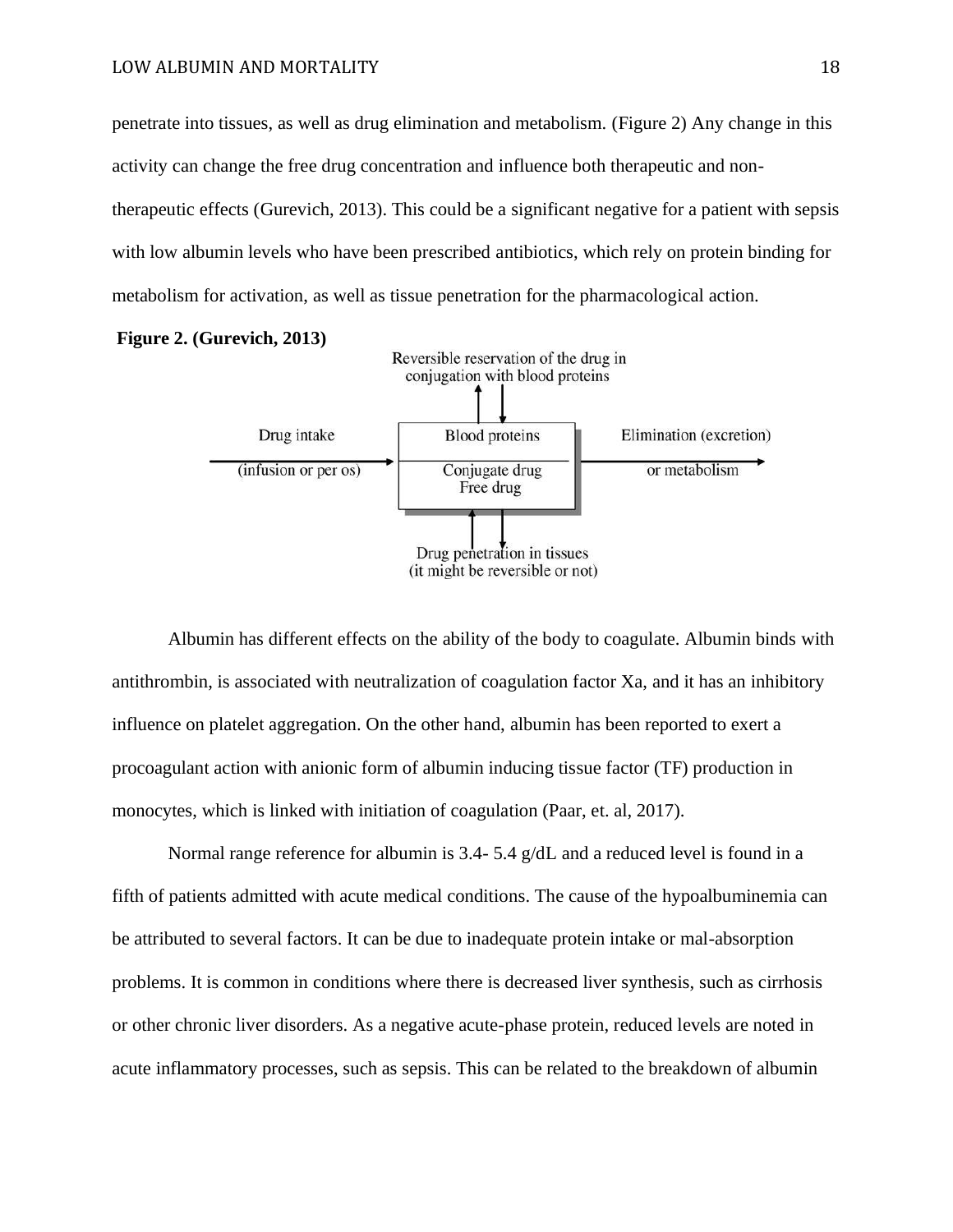during heightened catabolism and leakage of albumin from the vascular space to extra-vascular space due increased permeability of the venous system in response to inflammation. Lyons et al., (2009), pointed to serum albumin as a predictor of 30-day mortality in emergency patients, mortality is non-linearly related to albumin baseline admission measurements and could be used as a clinical tool for identifying patients at risk for poor outcomes. A univariate analysis identified the subset group with  $\langle 10\% \text{ and } 210 \text{ and } 25\% \text{ of the frequency distribution at }$ presentation to have increased mortality rates of 31.7% and 15.4% respectively; with unadjusted odds rates of 6.35 (5.68, 7.09) and 2.11 (1.90, 2.34) respectively (Lyons, et al., 2009).

Hsu, Hwang, Lin, Lin, and Tjung (2014) discovered that the in-hospital mortality rate in patients 82.0 +/- 5.4 years with severe hypoalbuminemia were 25.8%. If that patient in the same age group had mild hypoalbuminemia, the mortality rate was 6.6%, and if the albumin level was normal the mortality rate was  $2.0\%$  ( $p < 0.01$ ). "When comparing the normal level albumin group, the adjusted odds ratios of albumin level associated with in-hospital mortality were 3.9 (2.4-6.3) in the mild hypoalbuminemia group and 17.4 (10.4-28.8) in the severe albuminemia group." (p. 221)

The utilization of albumin levels as a predictor of poor outcomes has been used in other areas of practice. Hypoalbuminemia has been a predictor of poor postoperative outcomes in surgical patients. First, patients with poor nutritional states undergoing surgery may experience post-operative complications/outcomes. There is evidence that plasma proteins support tissue repair, specifically facilitate wound healing. In the absence of adequate protein, post-operative wound healing could be delayed. Second, albumin has several pharmacological activities, such as transporter, antiplatelet and antioxidant characteristics. Should a patient be low in albumin, it could be logically assumed that there would be a lack in those functions, resulting in poor post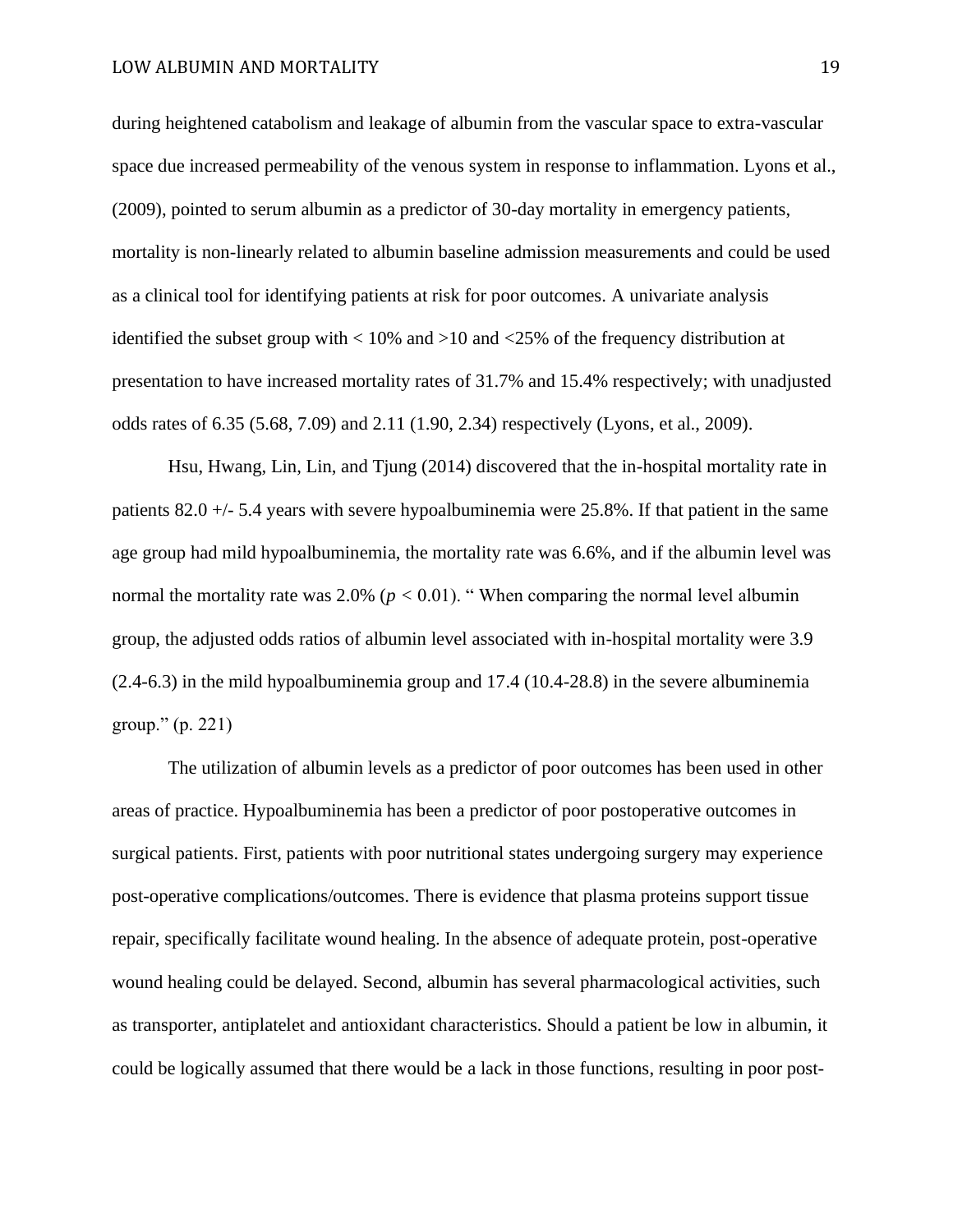surgical outcomes. Thirdly, low albumin levels might potentially lead to poor outcomes mainly due to the presence of increased inflammation (Kim, McCleve, Martindale, Miller, & Hurt, 2017).

In the area of systolic heart failure (HF), patients with hypoalbuminemia is a common finding. Potential mechanisms could be identified as poor nutrition, chronic inflammation, infection, etc. This occurrence is associated with increased mortality within a one-year time frame. Patients with systolic heart failure studied by Hussein (2012) had a mean serum albumin level of 3.9 (+/- 0.7)  $g/dL$  (range 1.7-5.6  $g/dL$ ), and 27.2% of patients had hypoalbuminemia (serum albumin  $\leq 3.4$  g/dL). One- year survival rate was 64.71% in patients with hypoalbuminemia and 85.72% in patients with normal albumin levels.

Additionally, low albumin and acute kidney injury (AKI) has been connected with noteworthy morbidity and mortality in critically ill patients. Hypoalbuminemia has been recognized as an independent risk factor, but as a predictor of AKI specifically it remains poorly described. There has also been the thought that hypoalbuminemia augments the risk of AKI. In a meta-analysis of observational clinical studies, 17 clinical studies were reviewed. Eleven studies appraised the influence of serum albumin on AKI, as well as the correlation between serum albumin levels and the development of AKI. The remaining six studies looked at lower levels of albumin serving as an independent prognosticator of both AKI and mortality after the AKI developed. With each 1.0 mg/dL of serum albumin decrease, the odds of AKI increased by 134%. Among the patients who had developed AKI, the odds of death rose 147% with each decrease of 1.0 mg/dL of albumin decrement. Using serum albumin determinations may be useful in determining patients at increased risk for AKI or death after AKI (Wiedermann, Wiedermann, & Joannidis, 2010).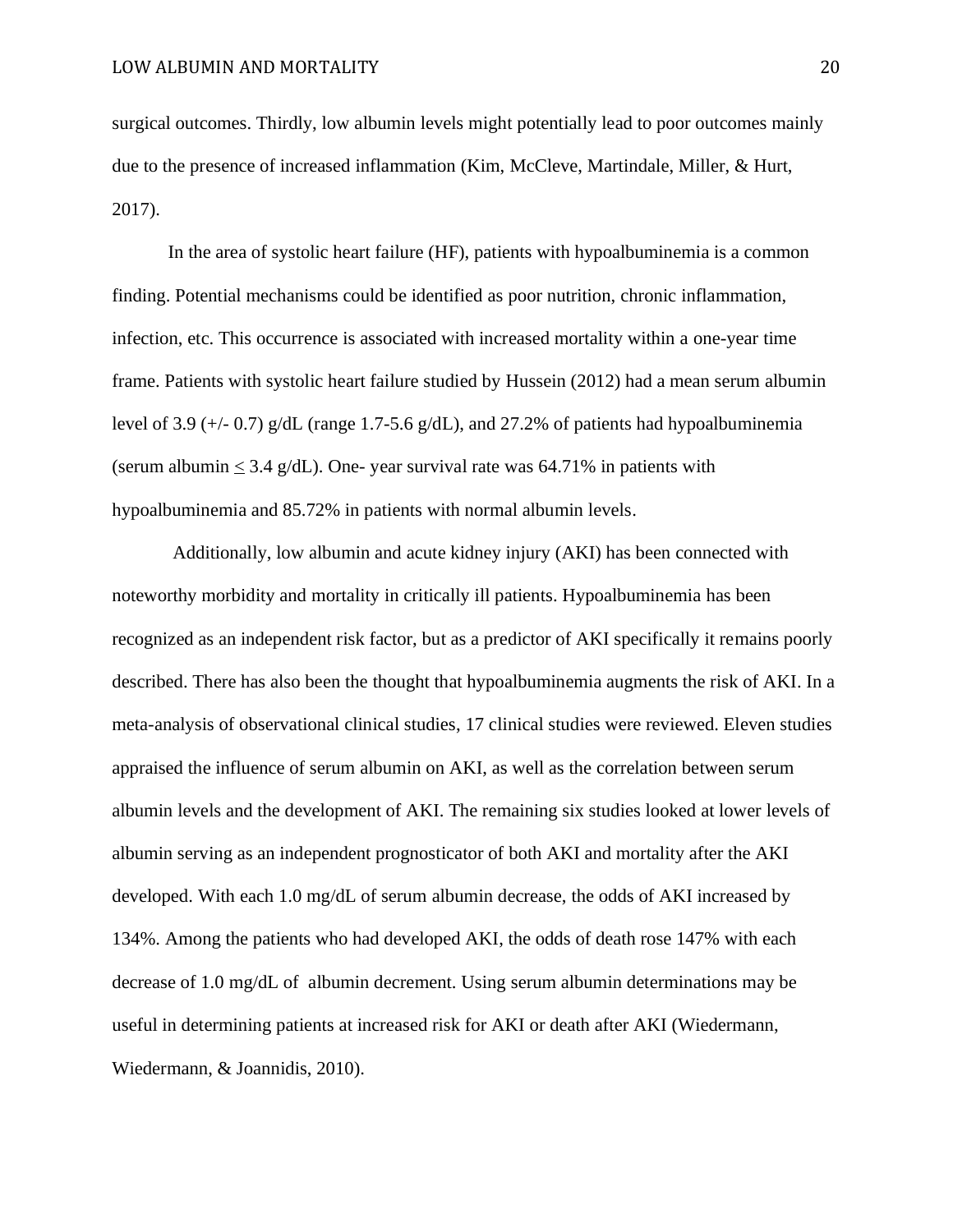Hypoalbuminemia has been established as a "dose-dependent and independent predictor of poor outcome in patients with acute illness." (Vincent, et al., 2014, p. 319). With each decrease of 1.0 g/dL albumin concentration, the odds of mortality increase by 137%, and morbidity by 89%. Albumin has several physiological properties such as binding and transportation of various substances, (medications and hormones), antioxidant components, modulation of nitric oxide and buffering capabilities, which can have significant application for patients who are critically ill (Vincent, et al., 2014). Low albumin levels secured within 48 hours of admission corresponded with longer lengths of stay in the hospital and higher in-hospital mortality. Even though problematic concerns of hypoalbuminemia have been identified, it is often overlooked in the patient care process with the main focus of care on the primary reason the patient was hospitalized (Herrmann, et al., 1992).

 The link of albumin levels on admission and changes in those levels during hospitalization in regards to outcomes was investigated by Akirov et al., (2017). Patients who had normal albumin levels on admission had a 29% mortality rate, compared with mild hypoalbuminemia (67%) and marked hypoalbuminemia (83%). This pattern was similar when analyzed individually in different age groups. In-hospital mortality was appreciably greater in patients with mild hypoalbuminemia (12%) and marked (34%). At the end of follow up, mortality for patients with mild hypoalbuminemia was (67%) and marked (83%) (Akirov, et al., 2017).

 Gaps in the literature originate in attempting to establish a causal relationship between low albumin and mortality directly. And while the correlation between the two can be found in numerous studies, there has not been significant evidence in clinical trials that raising the albumin concentration through exogenous albumin administration improves the outcomes in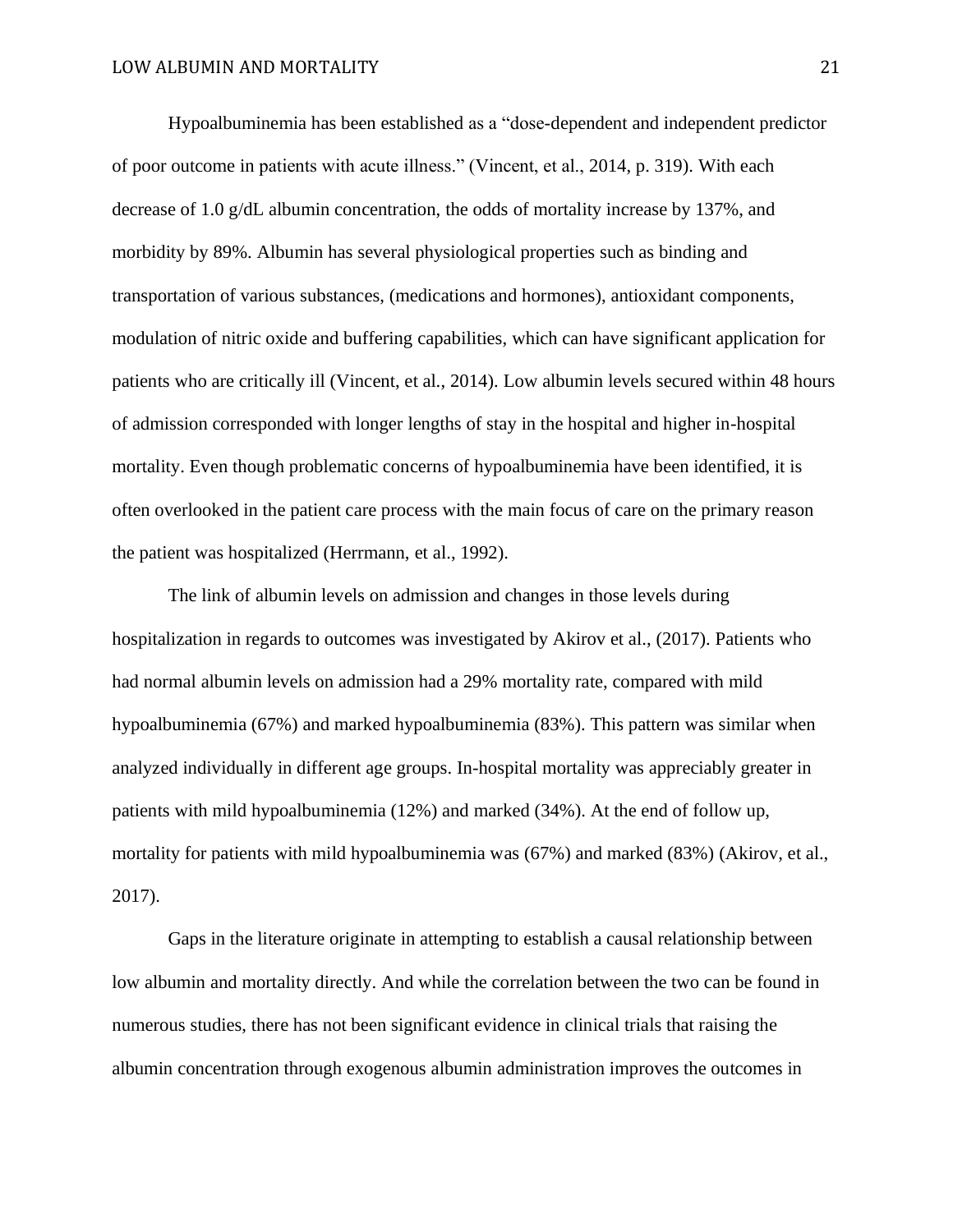patients with low albumin levels (Goldwasser & Feldman, 1997). Further unsolved questions such as timing of albumin administration, concentration of albumin administered and dose of albumin pose perplexing as to the validity of the intervention of exogenous albumin administration (Jiang, Jiang, Zhang, Zheng, & Ma, 2014).

 Attempts to identify patients who are at risk for mortality have used a variety of methods to do so. Low albumin levels have been found correlating with poor outcomes in trauma patients, patients with acute kidney injury (AKI) and heart failure. Studies (Al-Khafaji & Webb, 2003), (Caraceni, Tufoni, & Bonavita, 2013) and (Jiang, et al., 2014) have examined whether or not administration of exogenous albumin reduces this risk, without compelling results. However, the consensus still is that serum albumin is a predictive variable for mortality and could be used as a clinical tool to identify patients who are at high risk for poor outcomes.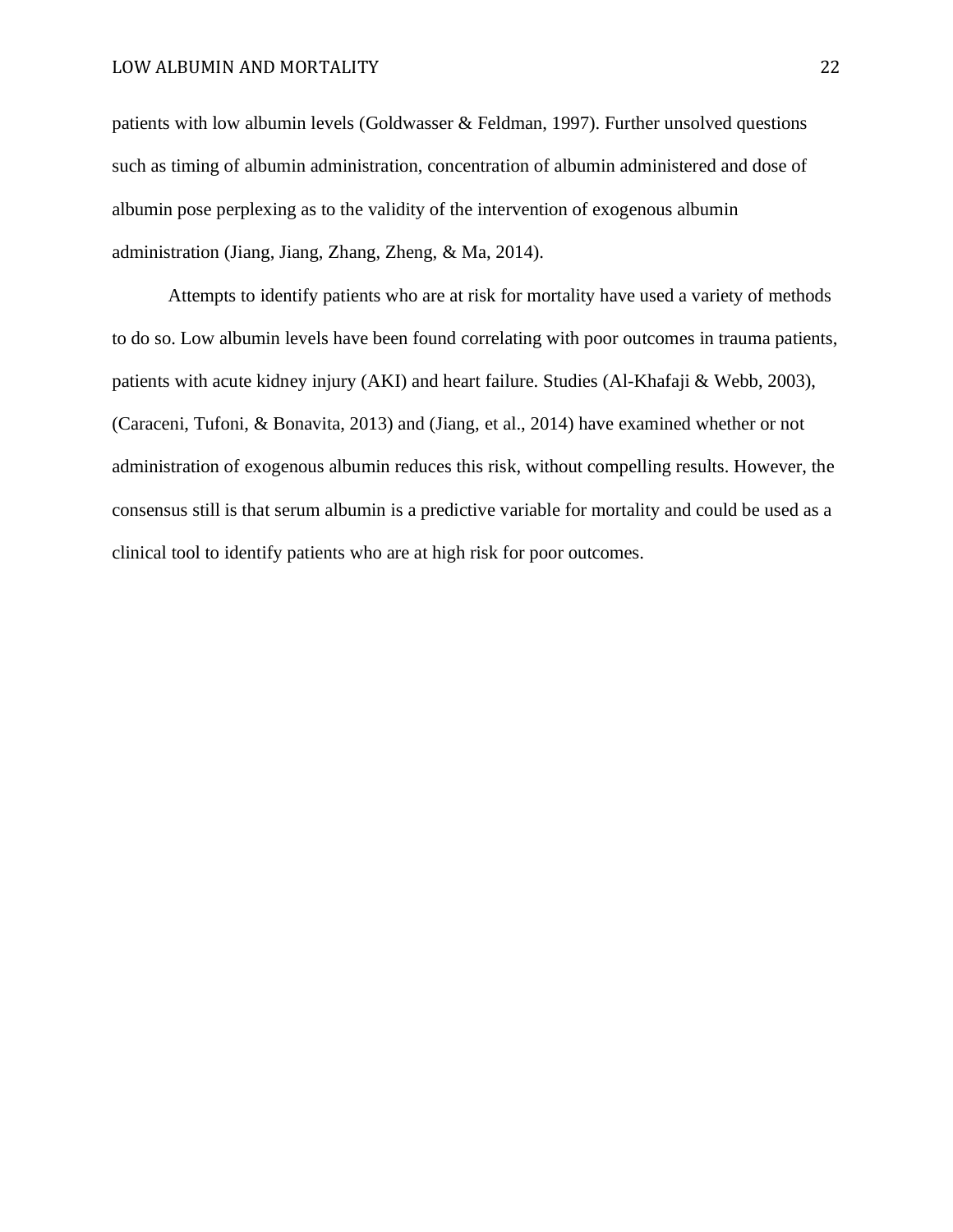## **Chapter Three**

### **Methodology**

## **Research Design**

This Scholarly Project study is a quantitative, descriptive retrospective design to establish the relationship between the variables of low admission albumin levels and mortality in patients 18 years of age and older who have been admitted through the emergency department with a specified diagnosis of sepsis.

 The setting for data collection was a large acute care medical center in the southeastern region of the United States. The medical facility has over 800 acute-care beds and serves patients from 50 counties. This Level I trauma center services a 50 county area, with more than 345,000 outpatient visits and more than 36,000 adult inpatient admissions. Sample consisted patient records for those admitted through the emergency department between January 1, 2018 and December 31, 2018. Table 2 provides a list of International Classification of Diseases-10 (ICD 10) diagnostic codes that were used to query patient population by primary diagnosis. These ICD codes provided a basic list of diagnoses that meet the most current sepsis definitions.

Electronic health records (EHR) for patient admitted through the emergency department with a diagnosis of sepsis were identified and reviewed. Data collection was based on identified variables, such as age, gender, race, admission and discharge albumin levels and condition on discharge. Each variable was compared with the others to determine a correlation between the variables, with focus on admission albumin levels and condition on discharge.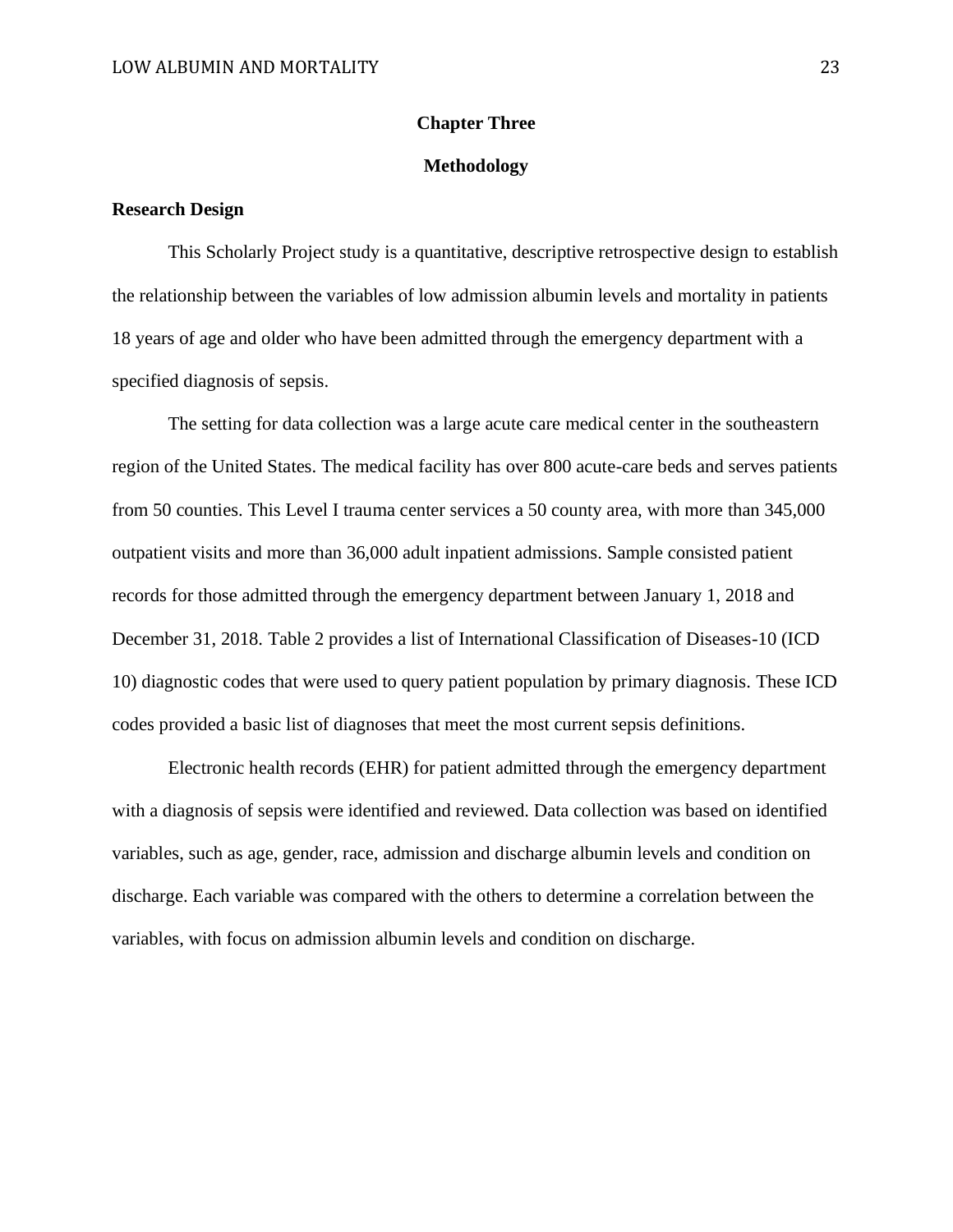| <b>ICD-10 Code</b> | <b>Description</b>                                     |
|--------------------|--------------------------------------------------------|
| R65.10             | Systemic inflammatory response syndrome (SIRS)         |
| A41.9              | Sepsis, unspecified organism                           |
| R <sub>65.20</sub> | Severe sepsis without septic shock                     |
| R65.11             | Systemic inflammatory response syndrome (SIRS) of non- |
|                    | infectious origin with acute organ dysfunction         |

**Table 2. ICD-10 Sepsis Codes**

 The initial sample included 995 patient records with the specified diagnoses codes that met the inclusion criteria of 18 years of age or older, admitted with specified diagnoses codes and through the emergency department. Demographic variables collected were age, gender and race/ethnicity. Attributes of demographic variables are described in Table 3.

| <b>Variable</b> | <b>Level of Measurement</b> | <b>Measurement Characteristics</b>   |
|-----------------|-----------------------------|--------------------------------------|
| Age             | Continuous                  | Reported in years                    |
|                 |                             | Calculated by the EMR using date of  |
|                 |                             | birth and date of admission          |
| Gender          | Dichotomous                 | Reported as male or female.          |
| Race            | Nominal                     | Reported as Asian Indian, Black or   |
|                 |                             | African American, Chinese, Filipino, |
|                 |                             | Other, Other Asian, Other Pacific    |
|                 |                             | Islander, Unknown, Vietnamese and    |
|                 |                             | White                                |

**Table 3. Demographic Variables**

 The measurement characteristic was the variable collected from the discharged disposition in the electronic health records, and a discharge disposition of "expired" indicated mortality. Any other discharge indication other than expired was reviewed as "living." The outcome variable was condition on discharge and was a dichotomous level of measurement. The measurement characteristic was the variable collected from the discharged disposition in the electronic health record, and a discharge disposition of "expired" indicated mortality. Any other discharge indication other than expired was reviewed as "living."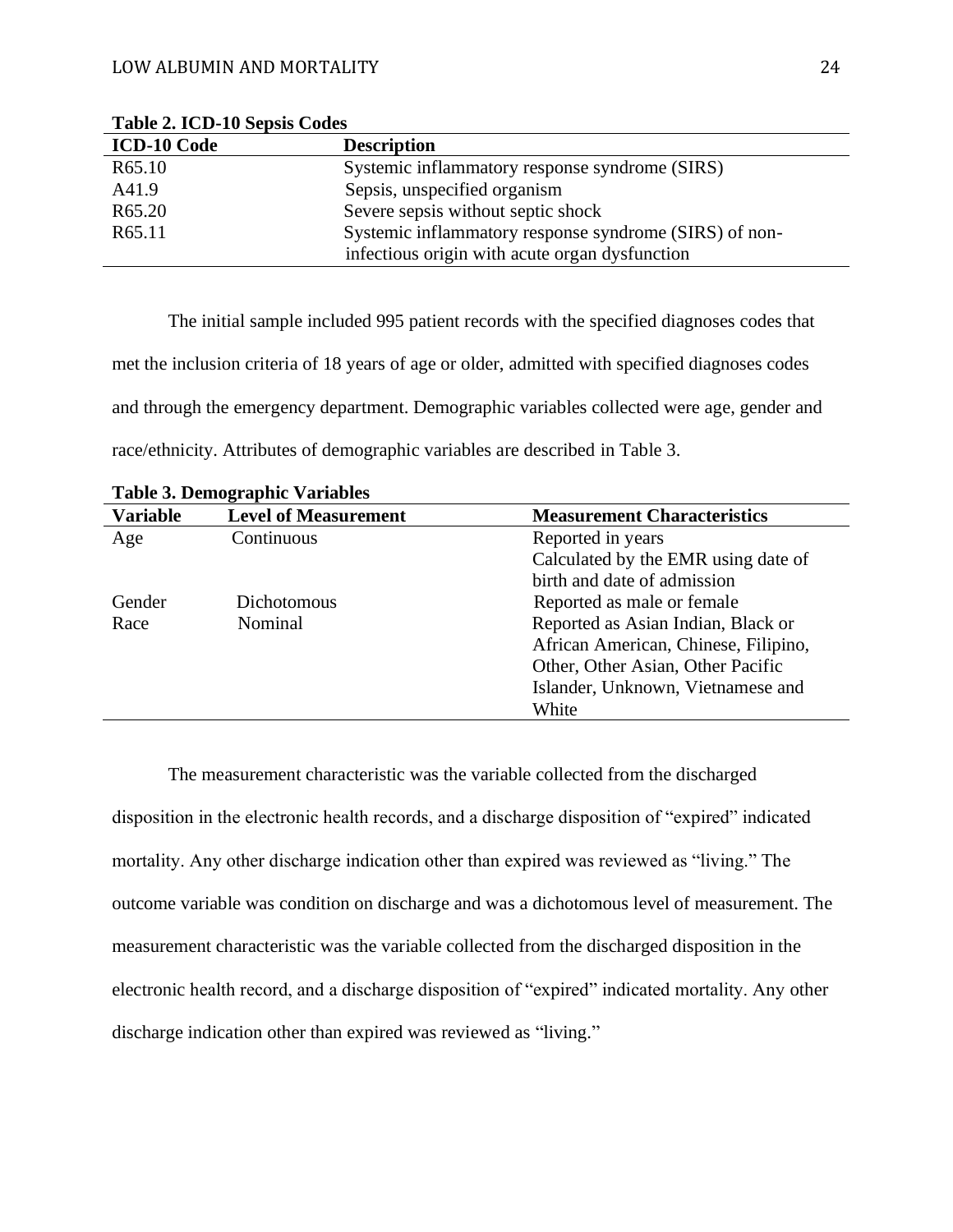An Institutional Review Board (IRB) procedure was followed and approved through the academic institution of study, as well as through the acute care facility. No use of human subjects was involved in this study. All data was collected from the existing electronic health record database and the primary investigator (PI) was required to only use the data for purposes outlined in the IRB agreement. Informed consent was not necessary from subjects due to the de-identified nature of the data. A decision support analyst used the query codes necessary to gather the data and the file was de-identified prior to being delivered to the PI.

Descriptive statistics for all sample variables were conducted to describe the study sample. Procedures for data analysis were performed using SPSS with a *p* value of less than .05 indicating statistical significance. The primary predictor, admission albumin level, was calculated using an independent *t* test, using patient lab values and condition on discharge. Age, gender and ethnicity were also identified as possible predictors in the analysis. Each independent variable was appraised for association with the dependent variable using Pearson's correlation. Regression modeling was performed for the independent variable of admission albumin. Logistic regression was conducted for the dichotomous dependent variable and the independent variable. Demographic variables were evaluated as possible covariates and were included as appropriate.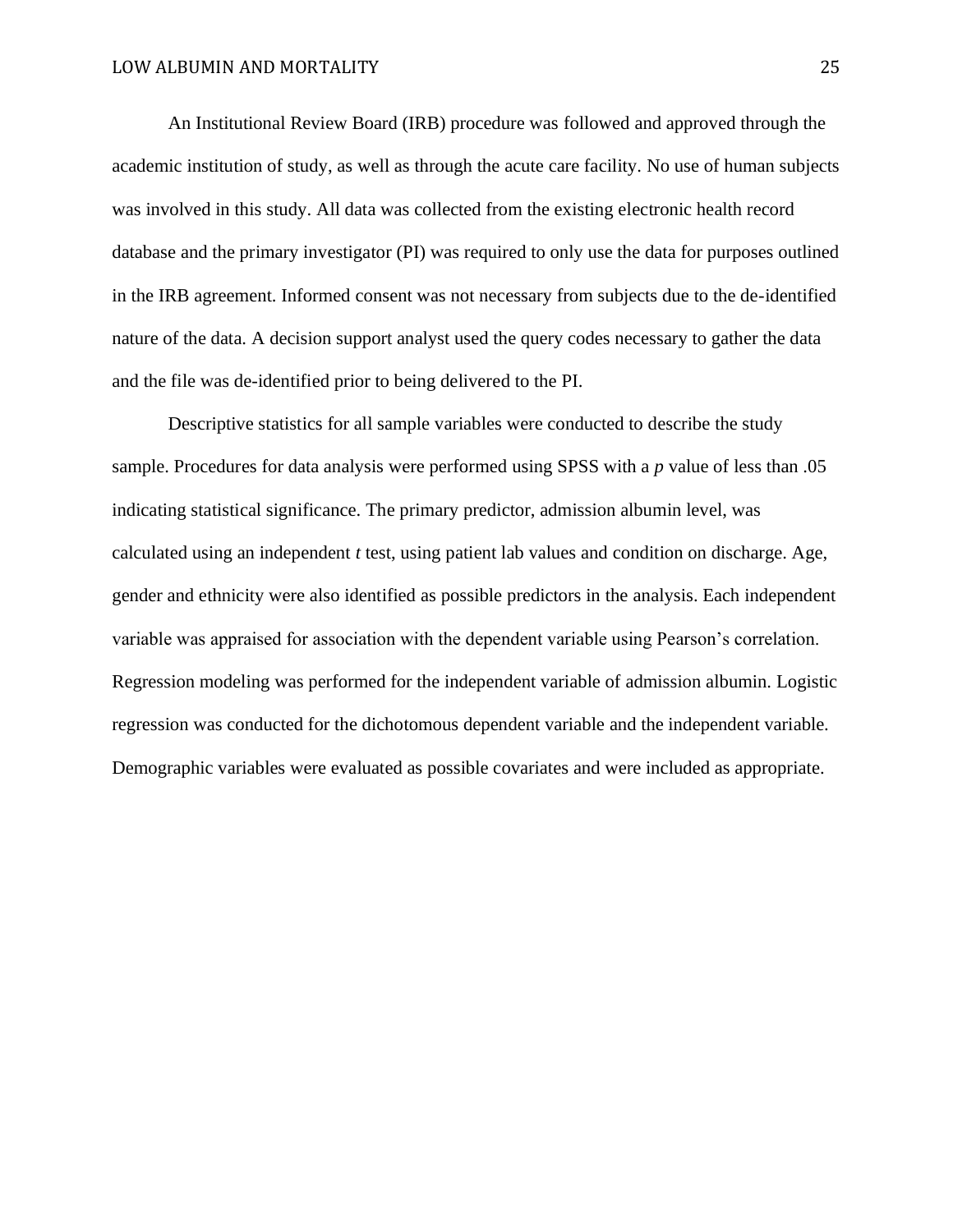#### **Chapter Four**

## **Analysis of Results**

 This Scholarly Project study is a quantitative, descriptive retrospective design to establish the relationship between the variables of low admission albumin levels and mortality in patients 18 years of age and older who have been admitted through the emergency department with a specified diagnosis of sepsis. A total of 995 patient data records were identified as meeting the inclusion criteria. The ethnicity recorded on the patient record included 83% white, 12.26% Black or African American, with Asian Indian, Pacific Islander or Vietnamese, Chinese, Filipino, or other Asian comprising the other 5.48%. Patient data for gender included, 534 (54%) males and 452 (46%) females. Ages ranged from 18 to above 95, with the mean age (SD) 60.9 (16.22). Of the total 995 patient records, 828 (83%) subjects were discharged living to home, hospice or other long-term care facility and 167 (17%) subjects were noted as expired at time of discharge. Albumin levels were divided by range marked hypoalbuminemia, < 2.5 mg/dL, mild hypoalbuminemia,  $2.5 - 3.5$  mg/dL, normal albumin  $3.5 - 4.5$  mg/dL and hyperalbuminemia,  $>$ 4.5 mg/dL. The mean first (admission) albumin level was 2.98 (.596). The mean last (prior to discharge) albumin level was 2.85 (.584).

#### **Primary Hypothesis Testing**

 An independent-samples *t* test comparing the dependent variable of admission albumin and the independent (grouping) variable of living versus expired status on discharge was performed. The *t* test demonstrated the admission albumin level of the expired and living groups as significantly different between the two groups ( $t$  (984) = 2.252,  $p = .025$ ). The mean admission albumin level of the expired group (n=163) was significantly lower ( $M = 2.880$ ,  $sd =$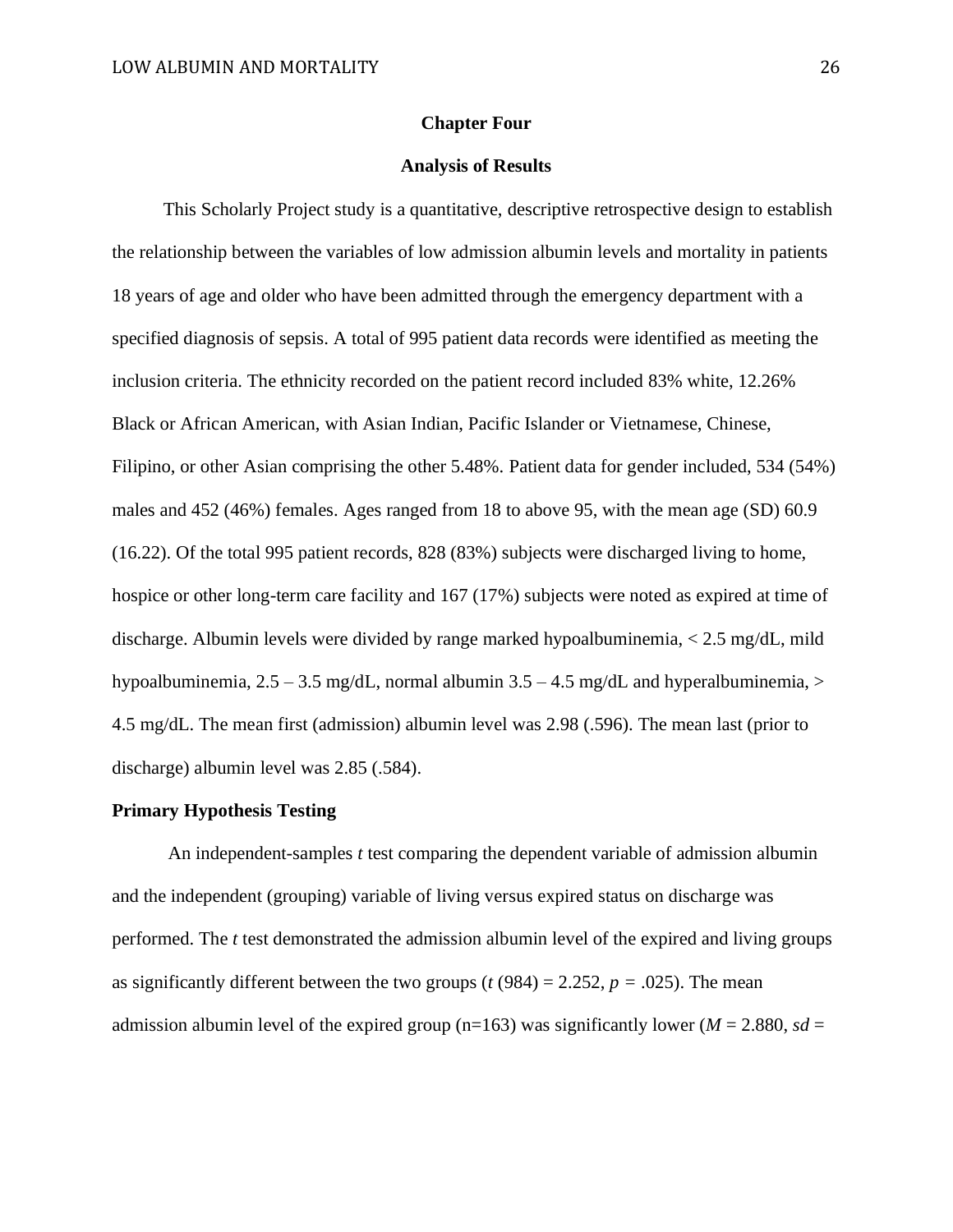.6812) than the mean admission albumin level (n=823) of the discharged group ( $M = 2.995$ ,  $sd =$ .5759).

 Additionally, a *t* test was utilized to compare ethnicity and admission albumin levels. White and Black/African American groups were used, as these were the groups with the greatest number of subjects in the category. An independent-samples *t* test was calculated comparing the mean admission albumin score of participants who identified themselves as White (n= 823) ethnicity to the mean score of participants who identified themselves as Black/African American (n= 122). No significant different was found  $(t(945) = .099, p = .092)$ . The mean of the White group ( $M = 2.984$ ,  $sd = .593$ ) was not significantly different from the mean of the Black/African American group ( $M = 2.979$ ,  $sd = .644$ ). Ethnicity does not appear to impact baseline albumin levels.

 A Pearson correlation coefficient was calculated for the relationship between patient's age and admission albumin. A negative correlation was found  $(r (958) = -.071, p = .029)$ , indicating a very weak negative correlation between the two variables. Older patients were somewhat more likely to have lower admission albumin levels.

An independent-samples *t* test comparing the mean last albumin level of both discharged and expired groups found a significant difference between the means of the two groups  $(t (980) =$ 4.449,  $p < .001$ ). The mean of the discharged group was significantly higher ( $M = 2.995$ ,  $sd =$ .574) than the mean of the expired group ( $M = 2.660$ ,  $sd = .600$ ).

 Exploratory data analysis was done to compare the means of admission and last (discharge) albumin levels for those who expired. In the group of patients who expired, the mean admission albumin level was 2.83, (*sd* = .718), and the mean last albumin level was 2.48,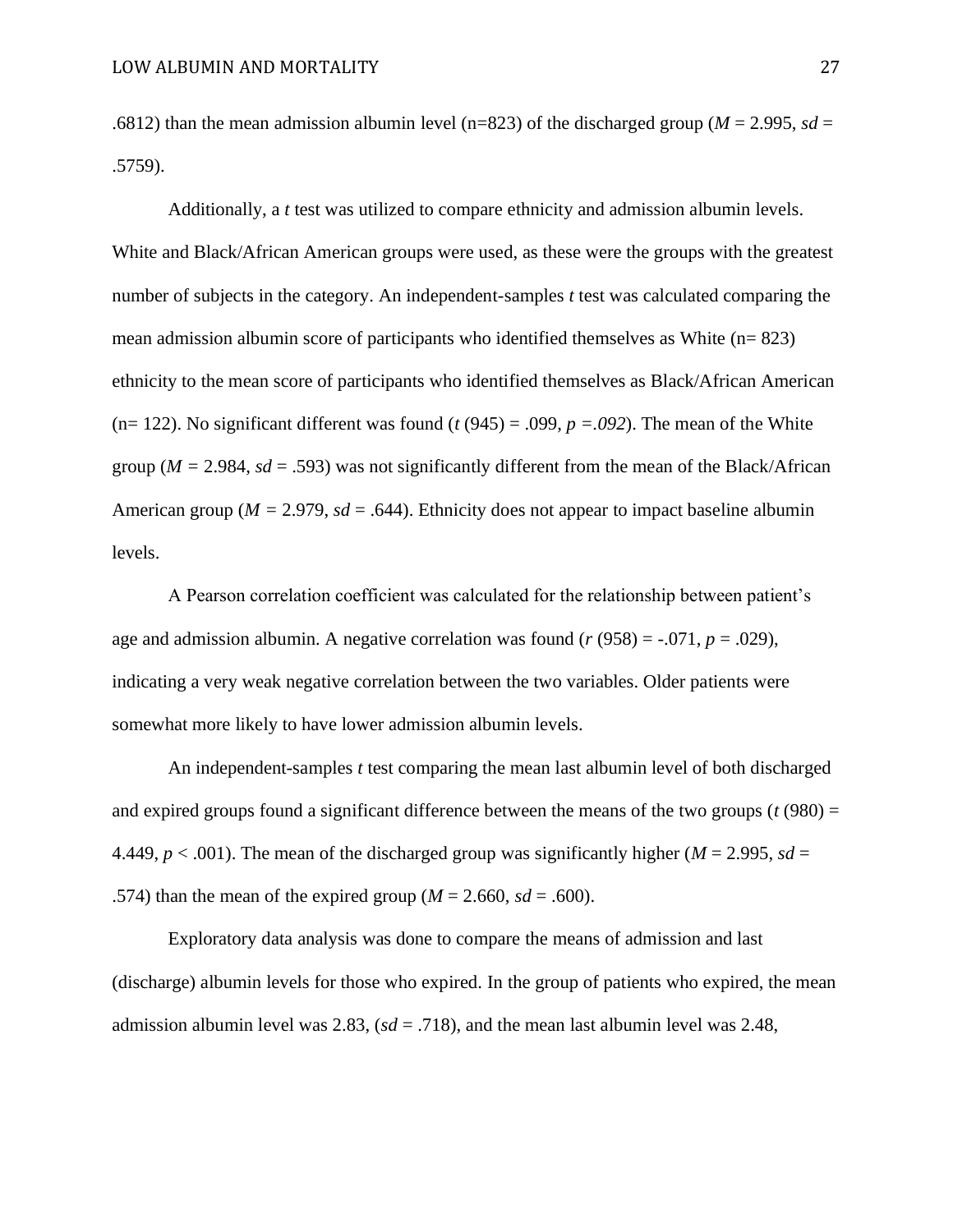(*sd* = .585). A significant decrease from admission albumin level to last albumin level was found  $(t (153) = 6.74, p = <.001)$ .

 In addition, a paired-sample *t* test compared the mean admission and last albumin levels in the group who were discharged (n=826). The mean admission albumin level was  $3.01$  ( $sd =$ .562), and the mean last albumin level was 2.91 (*sd* = .557). A significant decrease in albumin levels was also found in this group ( $t$  (7.63),  $p = .000$ ).

 Age, first albumin, and change in albumin level over admission were significant independent predictors of mortality using multiple logistic regression,  $(X_2(4) = 97.557, p <$ 0.001). These results can be found in Table 4. The Wald test was used to determine statistical significance with age ( $p = .017$ ), first albumin ( $p = 0.001$ ) and albumin change ( $p = 0.001$ ) as being significant predictors of mortality, but sex ( $p = .673$ ) was not a significant predictor of mortality. The odds of an individual dying were 3.545 times greater in those individuals with a low first albumin. The explained variation in the dependent variable ranged from 10% to 17% based on Cox & Snall and Nagelkerke R2 method. Use of this prediction model resulted in an overall 85.3% correct classification of whether or not a patient would survive or expire based on their age, first albumin or change in albumin. The highest percent of accuracy was for prediction of those who survived and were able to be discharged to home or a facility.

|                       |          | Table <b>4.</b> Results of Multiple Regression for Mortanty |        |    |      |        |
|-----------------------|----------|-------------------------------------------------------------|--------|----|------|--------|
| Variable              |          | SЕ                                                          | Wald   | df | Sig. | Exp(B) |
| Age                   | $-0.015$ | .006                                                        | 5.672  |    | .017 | .985   |
| <b>Sex</b>            | $-.081$  | .192                                                        | .178   |    | .673 | .922   |
| <b>First albumin</b>  | 1.266    | .196                                                        | 41.688 |    | .000 | 3.545  |
| <b>Albumin change</b> | $-2.050$ | .244                                                        | 70.610 |    | .000 | .129   |
| <b>Constant</b>       | $-.520$  | .687                                                        | .594   |    | .441 | .589   |

|  |  | <b>Table 4. Results of Multiple Regression for Mortality</b> |  |
|--|--|--------------------------------------------------------------|--|
|  |  |                                                              |  |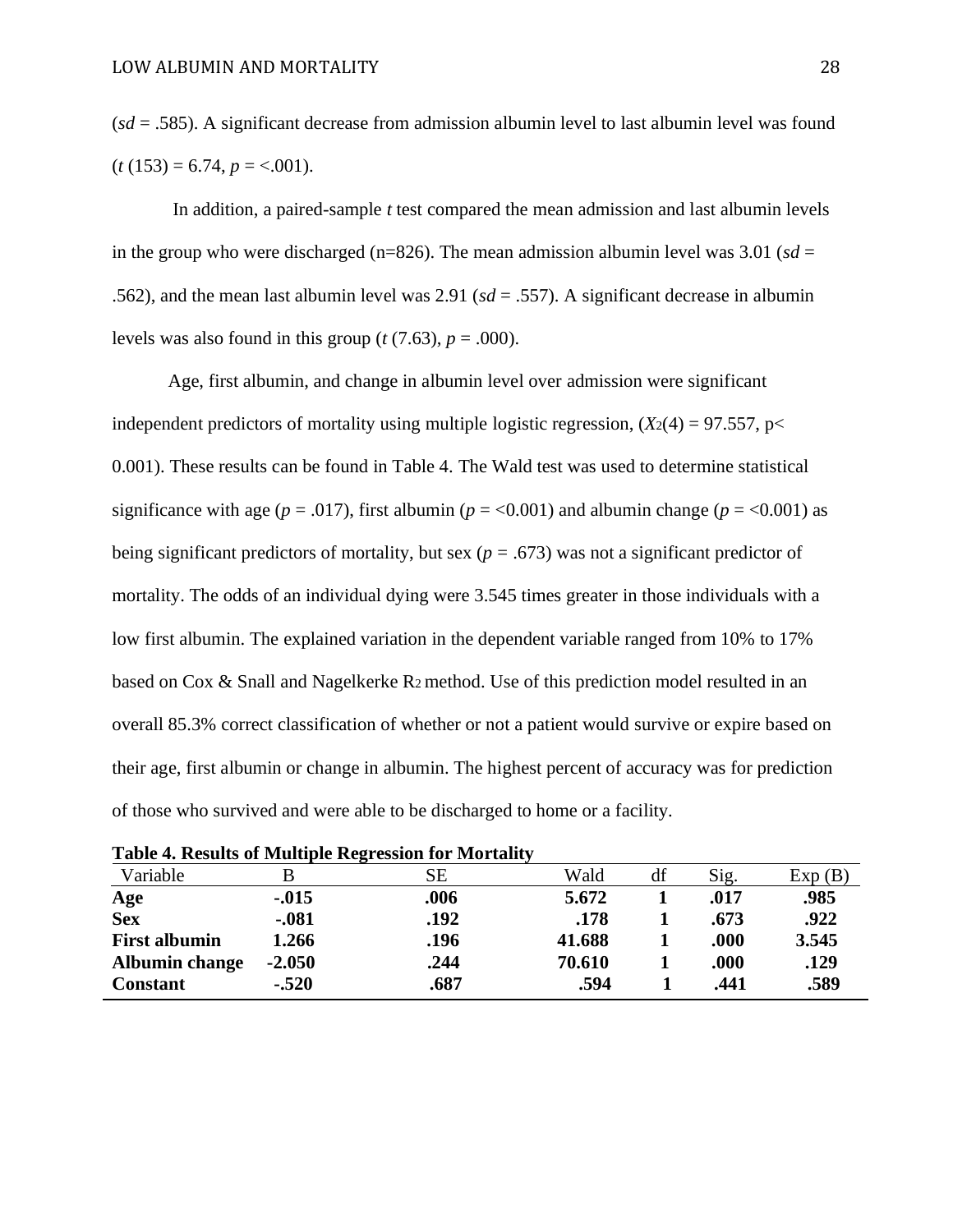#### **CHAPTER 5**

## **Discussion of Findings**

 The overall purpose of this study was to investigate whether or not there was a correlation between low admission albumin levels and mortality in patients who are >18 admitted through the ED with sepsis related diagnoses. What was found was a statistically significant correlation between the two in the particular population reviewed. Patients with low admission albumin levels were more likely to die compared with those who had normal or higher albumin levels.

In addition, patients who are older and had a decrease in their albumin levels during the hospitalization were also more likely to die. When reviewing the outcomes of the study, an interesting note was the seemingly no difference between Black/African American and White subjects in albumin levels and mortality. Also, a negative correlation between age and low albumin levels, which in turn led to higher mortality rates, was also noteworthy. In a study on the impact of serum albumin on functional status and hospital outcomes in oldest-old inpatients, lower albumin levels was statistically significantly ( $p < 0.01$ ) correlated with lesser functional ability, longer hospital stays and higher mortality rate in-hospital (Hsu, et al., 2014).

Sepsis is a prevalent and significant issue with patients in the United States. This fact on it's own is worrisome. With outcomes of a noted correlation between low admission albumin levels and mortality in patients with sepsis the concern is exponential. Whether or not early intervention can correct the issue is an important question as the research looks forward to solutions.

 There are very limited studies that discussed using albumin as restorative to normal levels as part of the helpful treatment in sepsis patients. Many studies (Al-Khafaji & Webb, 2003),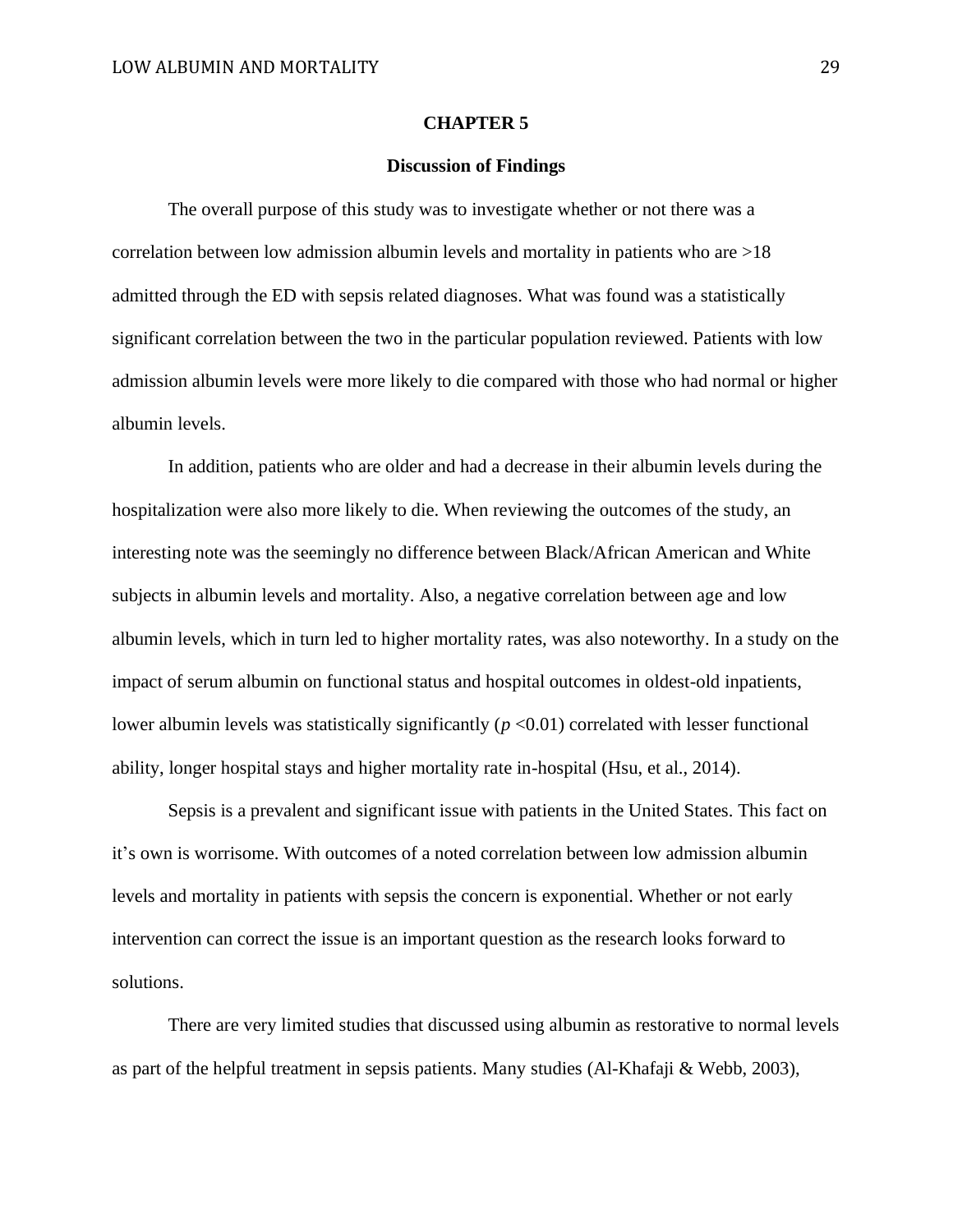(Carceni, et al., 2013) and (Jiang et al., 2014) have focused on using albumin as a resuscitative component with treating patients with sepsis, which in turn would suggest a restoration to near normal albumin levels, thus improving overall mortality rates. These studies were without definitive results that indicate an improvement in mortality rates. The Surviving Sepsis Guidelines (Levy, Evans & Rhodes, 2018) recommend crystalloids as a fluid of choice of initial resuscitation and ongoing fluid replacement in patients with shock. In addition, the recommendation to use albumin in addition to the crystalloids was suggested by the Guidelines, with weak recommendation and low quality of evidence. There was some evidenced of improving mortality in patients with septic shock when albumin was used, but the use of albumin in sepsis was not noted as significant. When comparing crystalloids to albumin, there wasn't a significant reduction in mortality with moderate quality of evidence (Patel, Laff, Waheed, & Brett, 2014).

#### **Limitations**

Using retrospective data in a correlational study design is a limitation of this study, curbing conclusions to that of association and not causation. A prospective cohort study would be a viable next step in which patients would be followed throughout the hospitalization, with documentation of enteral and parenteral intervention. Due to the use of a single facility to obtain data, generalizability of results is limited. A study using a larger sample size at several facilities that affords data that represent a wider range of demographic characteristics would better provide generalizability of results.

 The method of sampling attempted to decrease the potential for selection bias by choosing only those subjects who met the specific inclusion criteria. Subject who met the criteria of >18 years of age, admitted through the ED, as well as having the specific ICD 10 codes in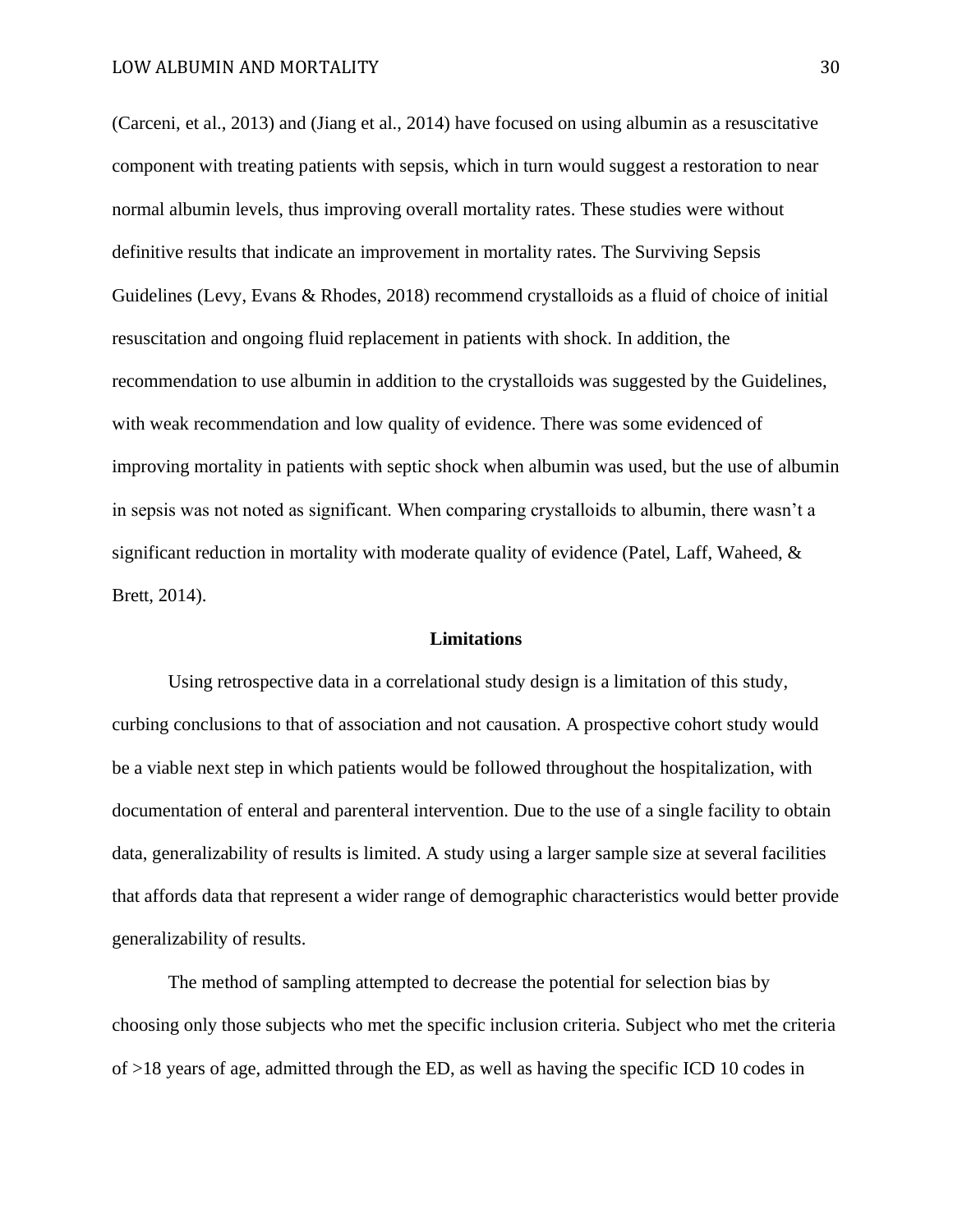question were only included in the sample. There was no intervention or exposure bias due to the nature of the retrospective study. Using a wider range of ICD 10 codes specific to sepsis would bring in a larger sampling size and provide better generalizability of results.

## **Implications for Future Projects/Research**

 Sepsis is a significant source of morbidity and mortality globally. It is associated with very high in-hospital mortality rates in adult patients, ranging from 23-39%. Notwithstanding significant improvements on the detection and treatment of sepsis, it continues to be the second most common cause for mortality in intensive care units (ICUs) (Yin, et al., 2018).

 Albumin is a major plasma protein that functions as regulator for osmotic pressure and carrier for endogenous and exogenous compounds. It also serves a buffer for acid/base balance, as well as having substantial anti-inflammatory and anti-oxidative features. Hypoalbuminemia is associated with a higher level of poor prognoses in patents with chronic and acute disease processes, and yet there is limited data on the affects of low albumin and sepsis (Yin, et al., 2018).

 The results of this project help contribute to this body of knowledge in relation to the prediction of outcomes in sepsis, specifically. The results confirm using admission serum albumin levels as a predictor of mortality, as has been seen in what limited information there is available. Future research should be conducted using a multi-center study using these same predictors. Additional research should also include these particular questions and data collection:

- 1. What was the exact or proposed source of infection? For example, UTI, pneumonia, etc.
- 2. Did these patients receive exogenous albumin at the time of admission or any time during the hospitalization period?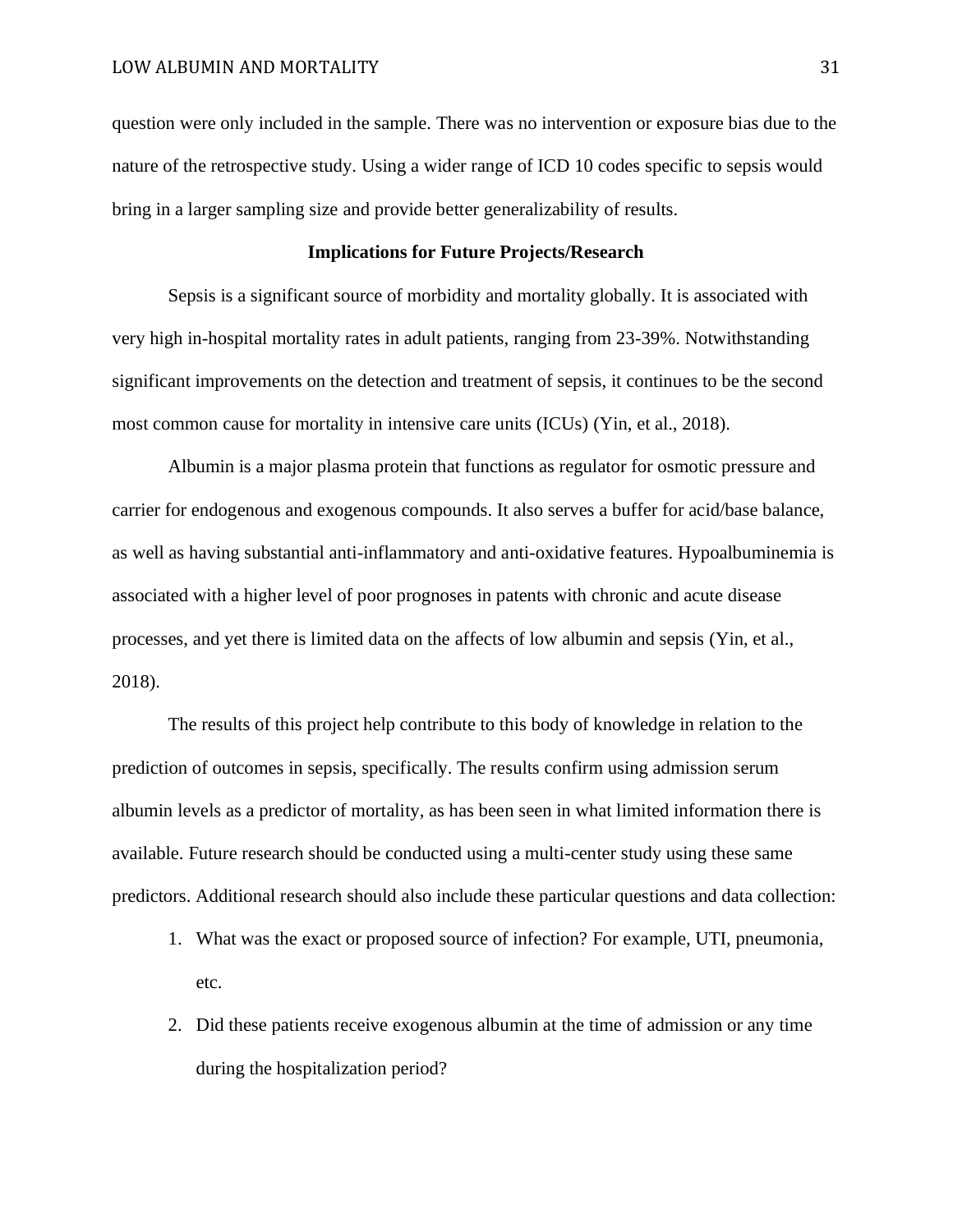- 3. Did these patients receive enteral or parental nutrition specifically designed for protein replacement?
- 4. What was the APACHE II or III score for these patients?
- 5. What other comorbidities did these patients have?
- 6. What could be the underlying cause of the low albumin? Vascular permeability loss, nutritional deficit, or other organ dysfunction?
- 7. What was the relationship between CRP levels and albumin levels?
- 8. What was the average length of stay? Was the mortality rate higher in specific units?

The results of this research contributed to the body of knowledge related to prediction of outcomes in patients who are admitted through the ED with the diagnosis of sepsis. Consistent with prior research, low albumin levels were significant predictors of poor outcomes in the study performed. Focus on this diagnostic test can be employed by the advanced nurse practitioner to improve patient outcomes and decrease mortality in patients with sepsis. With sepsis being a significant cause of poor outcomes, using serum albumin levels to indicate those at risk for future problems can prompt advanced practice nurse to focus interventions not only on the cause of the sepsis, but on raising albumin levels. These interventions could improve care and decrease negative outcomes.

## **Future Directions**

 The results of this research contribute to the body of knowledge related to prediction of outcomes in sepsis. The results confirm that admission low albumin levels do correlate with an increase in mortality risk, consistent with prior research. Negative change in albumin level trends and age were also significant predictors of outcomes. In addition to performing this study on multiple hospitals, additional research should be conducted to include co-morbidities, sources of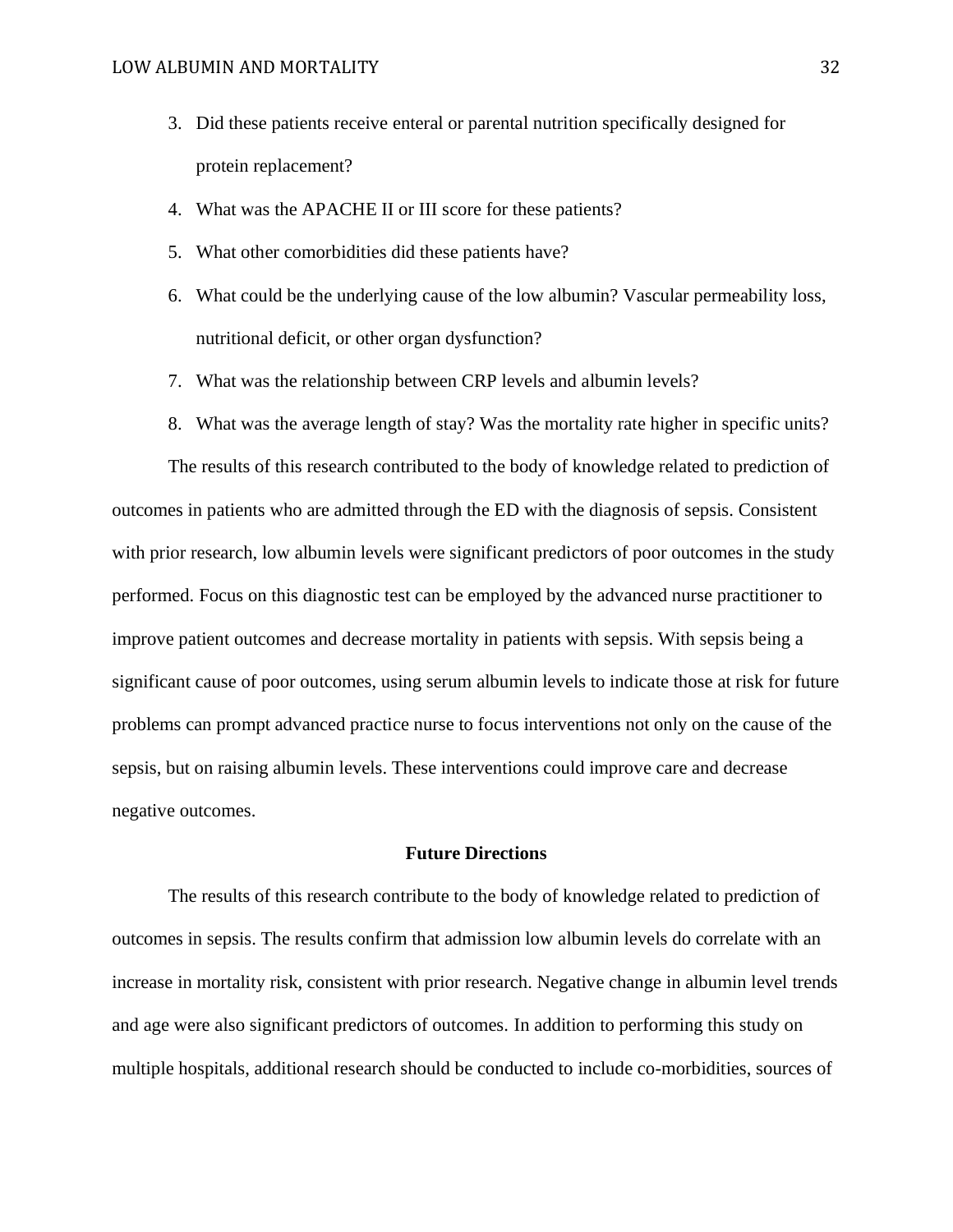the specific cause of the sepsis, length of stay and whether or not the patient received exogenous albumin administration.

 Decisively, the goal of this research was to discover a correlation between low admission albumin levels and mortality and whether or not that could be a predictor used by clinicians to improve the outcome and decrease mortality in patients with sepsis. Should the predictive value of admission albumin levels be confirmed, additional studies could be done in evaluating clinician interventions and the clinical response patients experienced, specifically decreases mortality. The albumin level could demonstrate a valuable tool as meter of merit of those interventions.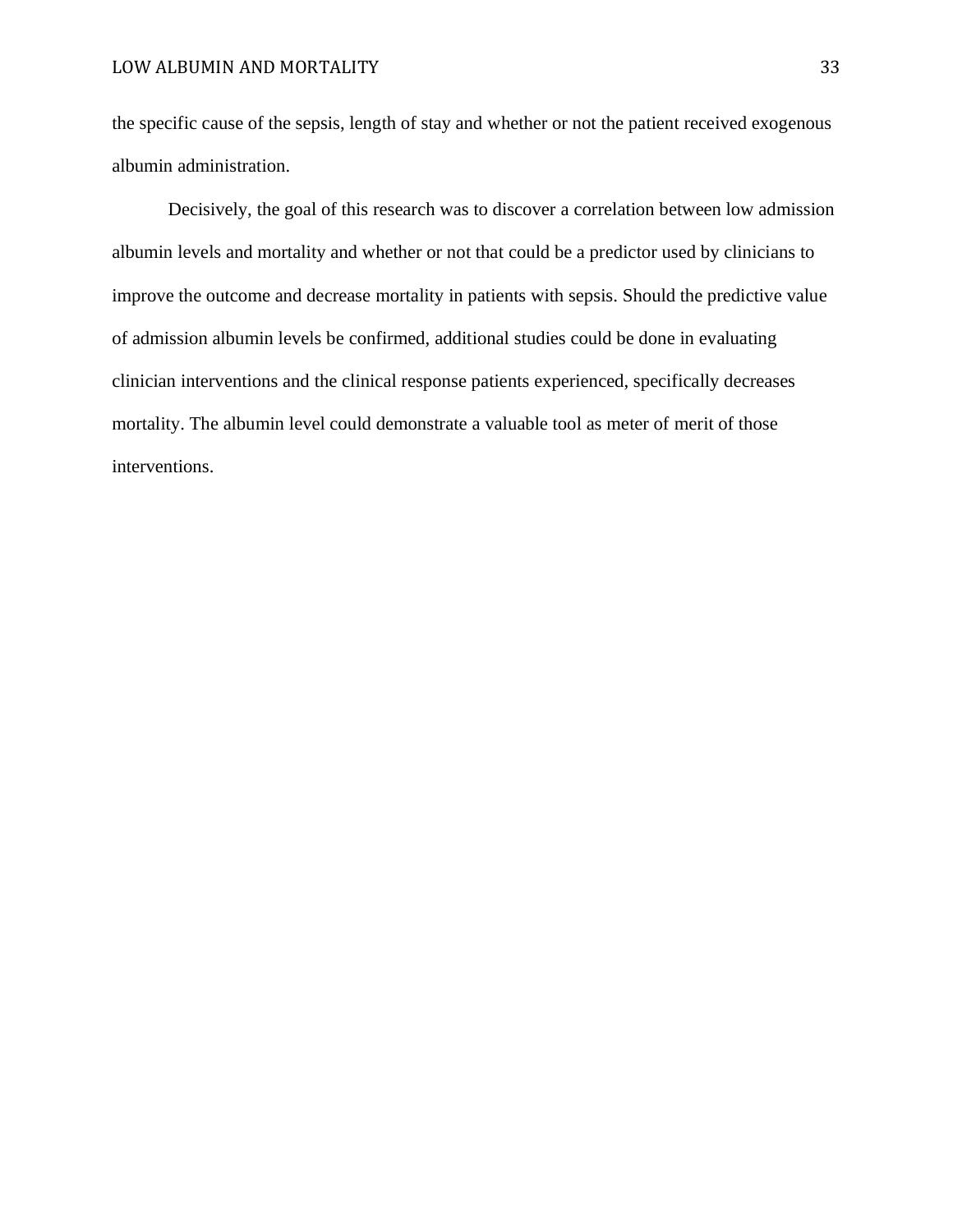#### References

- Akirov, A., Masri-Iraqi, H., Atamna, A., & Shimon, I., (2017). Low albumin levels are associated with mortality risk in hospitalized patients. *The American Journal of Medicine, 130*(12). 1465.e11-19. https://doi.org/10.1016/j.amjmed.2017.07.020
- Al-Khafaji, A. & Webb, A.R. (2008). Should albumin be used to correct hypoalbuminemia in the critically ill? No. *Transfusion Alternatives in Transfusion Medicine.* doi.org/10.1111/j.1778-428X.2003.b00170.x
- Caraceni, P., Tufoni, M., & Bonavita, M. (2013). Clinical use of albumin. *Blood Transfusion 11*(4). doi: 10.2450/2013.005s
- Centers for Disease Control and Prevention. (2017). Data and reports. Retrieved from: https://www.cdc.gov/sepsis/datareports/index.html
- Cohen, J. (2002). The immunopathogenesis of sepsis. *International Journal of Science 420,* 885- 891. Retrieved from:

[http://www.math.pitt.edu/~cbsg/Materials/Cohen\\_nature01326.pdf](http://www.math.pitt.edu/~cbsg/Materials/Cohen_nature01326.pdf)

CREATION Health Model, (n.d.). Retrieved from:

<https://creationhealth.com/CREATION-Health>

Czub, M.P., Venkatamarany, B.S., Majorek, K.A., Handing, K.B., Porebski, P.J., Beeram, S.R., . . . Minor, W. (2019). Testosterone meets albumin- the molecular mechanism of sex hormone transport by serum albumins. *Chemical Science, 10*: 1607-1618. doi: 10.1039/C8SC04397C.

Goldwasser, P., & Feldman, J. (1997). Association of serum albumin and mortality risk. *Journal of Clinical Epidemiology, 50*(6). 693-703.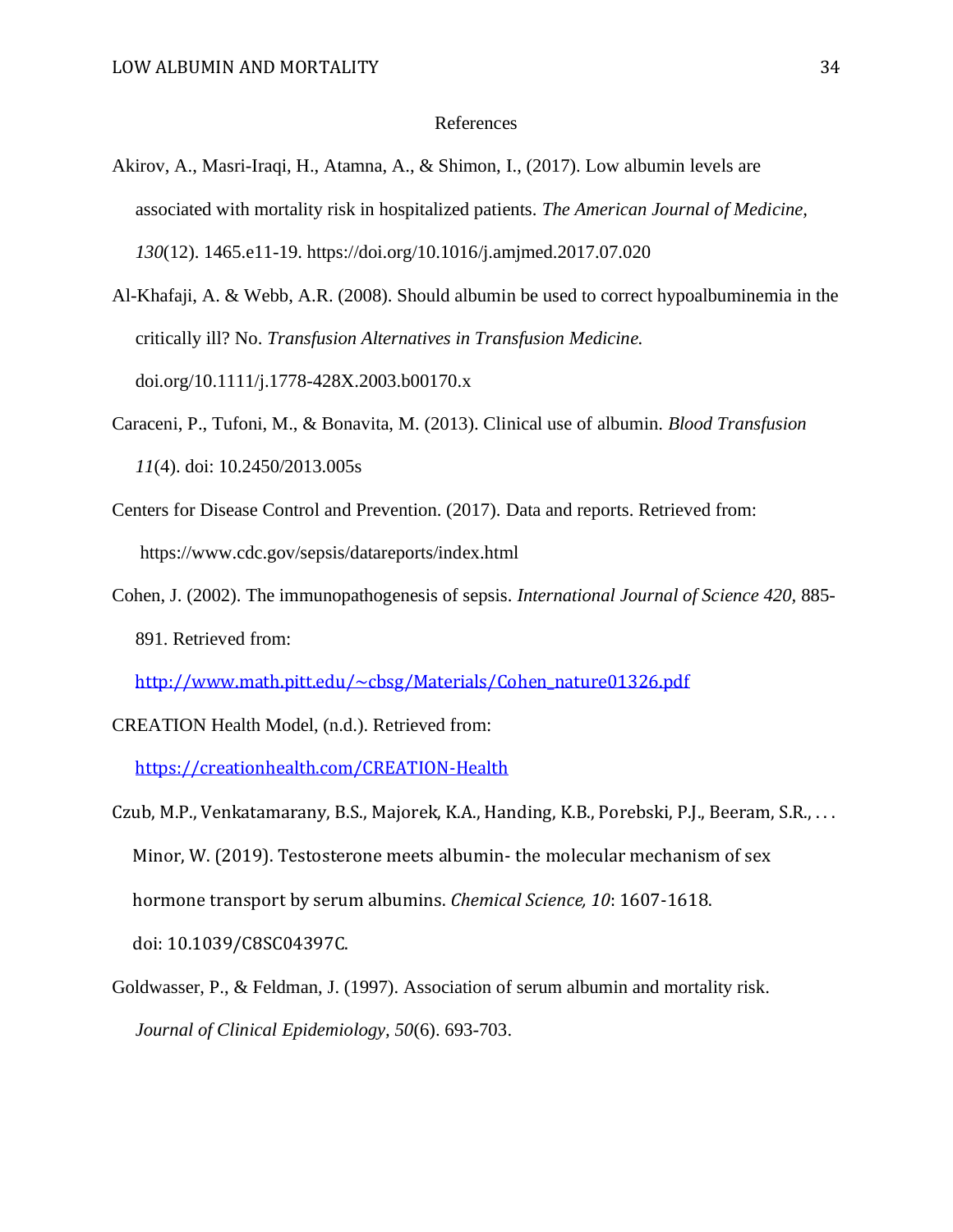- Goundin, V. & Jialal, I. (2019). Hypoalbuminemia. Retrieved from: <https://www.ncbi.nlm.nih.gov/books/NBK526080/>
- Grossman, S.C. & Porth, C. M., (2014). Heart failure and circulator shock. In Conelius, J. (Ed), *Porth's pathophysiology: Concepts of altered health states.* (pp. 867-895). Philadelphia: Wolsters Kluwer/Lippincott, Williams & Wilkens.
- Gurevich, K.G. (2013). Effect of blood protein concentrations on drug-dosing regimes: practical Guidance. *Theoretical Biology and Medical Modeling, 10*(20). doi.org/10.1186/1742-4682-10-20
- Herrmann, F., Safran, C., Levkoff, S., & Minaker, K. (1992). Serum albumin level on admission as a predictor of death, length of stay, and readmission. *Archives of Internal Medicine,* 192. 125-130. doi: 10.1001/archinte.1992.00400130135017
- Hsu, H., Hwang,L., Lin, C., Lin, C., & Tjung, J., (2014). Impact of serum albumin on functional status and hospitalization outcome in oldest-old inpatients. *International Journal of Gerontology, 9*(4): 220-222. doi.org/10.1016/j.ijge.2014.06.008
- Hussein, M.F. (2012). Prognostic significance of serum albumin levels in patients with systolic heart failure. *The Iraqi Postgraduate Medical Journal, 11*(3), 411-417. Retrieved from:

<https://pdfs.semanticscholar.org/545d/75e64abfa60fb950c2bf16bbac19c13081d4.pdf>

Jiang, L., Jiang, S., Zhang, M., Zheng, Z., & Ma, Y., (2014). Albumin versus other fluids for fluid resuscitation in patients with sepsis: A meta-analysis. *PLos ONE, 9*(12). doi: 10.1371/journal.pone.0114666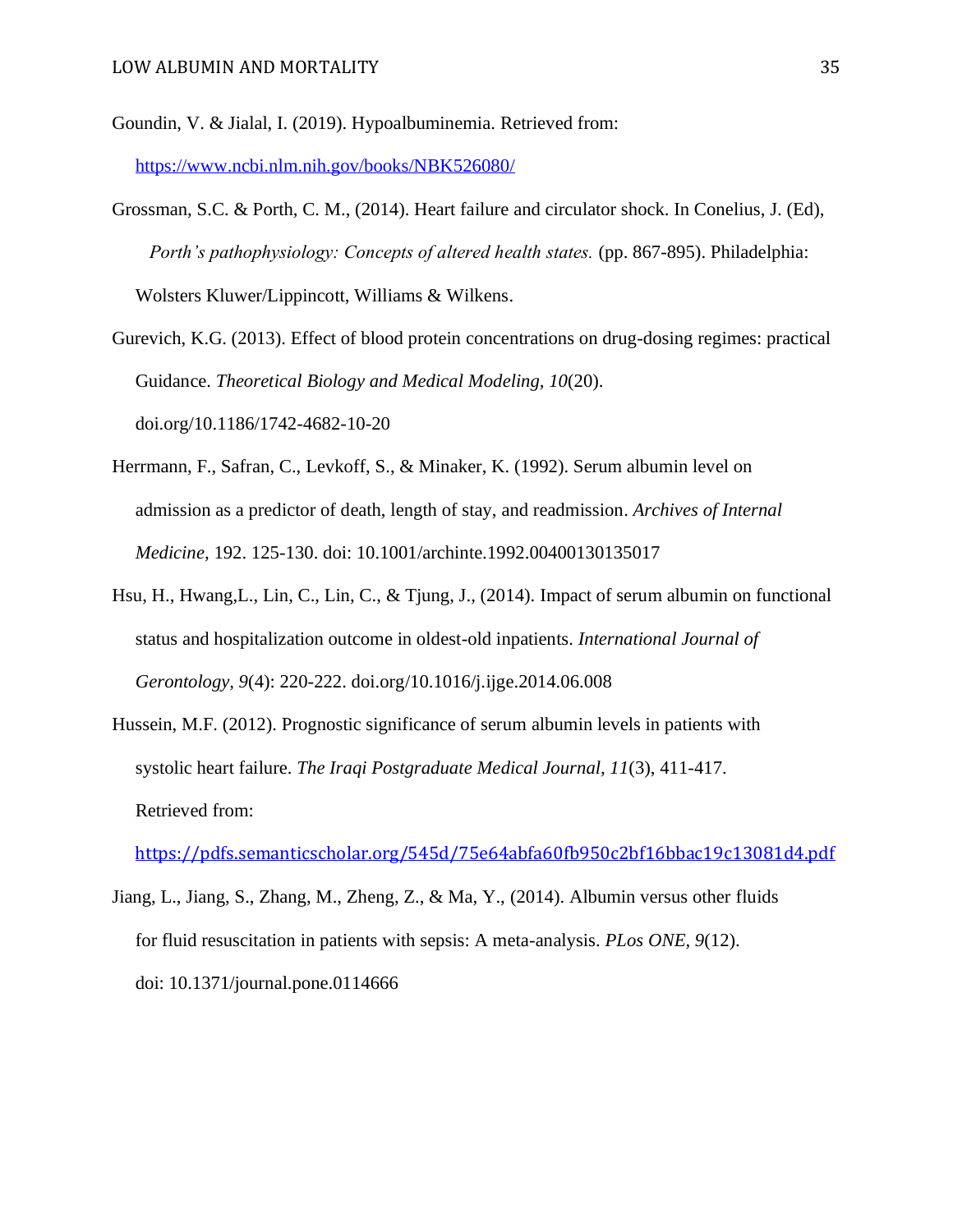Kim, S., McClave, S.A., Martindale, R.G., Miller, K.R., & Hurt, R.T. (2017). Hypoalbuminemia and clinical outcomes: What is the mechanism behind the relationship? *The American Surgeon,11*(83), 1220-1227.

- Levy, M.M., Evans, L.E., & Rhodes, A. (2018). The surviving sepsis campaign bundle: 2018 update. *Intensive Care Medicine, 44*, 925-928.
- Lyons, O., Whelan, B., Bennett, K., O'Riordan, D., & Silke, B. (2010). Serum albumin as an outcome predictor in hospital emergency medical admissions. *European Journal of Medicine, 21,*12-20. doi:10.1016/j.ejim.2009.10
- Malmir, J., Bolvardi, E., & Aghaee, M. A. (2014). Serum lactate is a useful predictor of death in severe sepsis and septic shock. *Reviews in Clinical Medicine*, *1*(3), 17–25. Retrieved from [https://ezproxy.southern.edu/login?qurl=http%3A%2F%2Fsearch.ebscohost.com%2Flogin.](https://ezproxy.southern.edu/login?qurl=http%3A%2F%2Fsearch.ebscohost.com%2Flogin.aspx%3Fdirect%3Dtrue%26db%3Da9h%26AN%3D97083477%26site%3Dehost-live%26scope%3Dsite) [aspx%3Fdirect%3Dtrue%26db%3Da9h%26AN%3D97083477%26site%3Dehost](https://ezproxy.southern.edu/login?qurl=http%3A%2F%2Fsearch.ebscohost.com%2Flogin.aspx%3Fdirect%3Dtrue%26db%3Da9h%26AN%3D97083477%26site%3Dehost-live%26scope%3Dsite)[live%26scope%3Dsite](https://ezproxy.southern.edu/login?qurl=http%3A%2F%2Fsearch.ebscohost.com%2Flogin.aspx%3Fdirect%3Dtrue%26db%3Da9h%26AN%3D97083477%26site%3Dehost-live%26scope%3Dsite)
- Marik, P.E. & Bellomo, R. (2013). Stress hyperglycemia: An essential survival response! *Critical Care, 17*:305. doi:10.1186/cc12514
- McCormick,D., Ruderman, A., Menges, W., Kulkarni, M., Murano, T., & Keller, S. (2016). Usefulness of the mortality in severe sepsis in the emergency department score in an urban tertiary care hospital. *American Journal of Emergency Medicine, 34*, 1117-1120. <http://dx.doi.org/10.1016/j.ajem.2016.03.037>
- Moore, J.X., Donnelly, J.P., Griffin, R., Howard, G., Safford, M.M. & Wang. H.E. (2016). Defining sepsis mortality clusters in the United States. *Critical Care Medicine, 44*(7): 1380-7. doi: 10.1097/CCM.0000000000001665

Levine, M.E. (1973). *Introduction to clinical nursing.* Philadelphia, PA: F.A. Davis Company.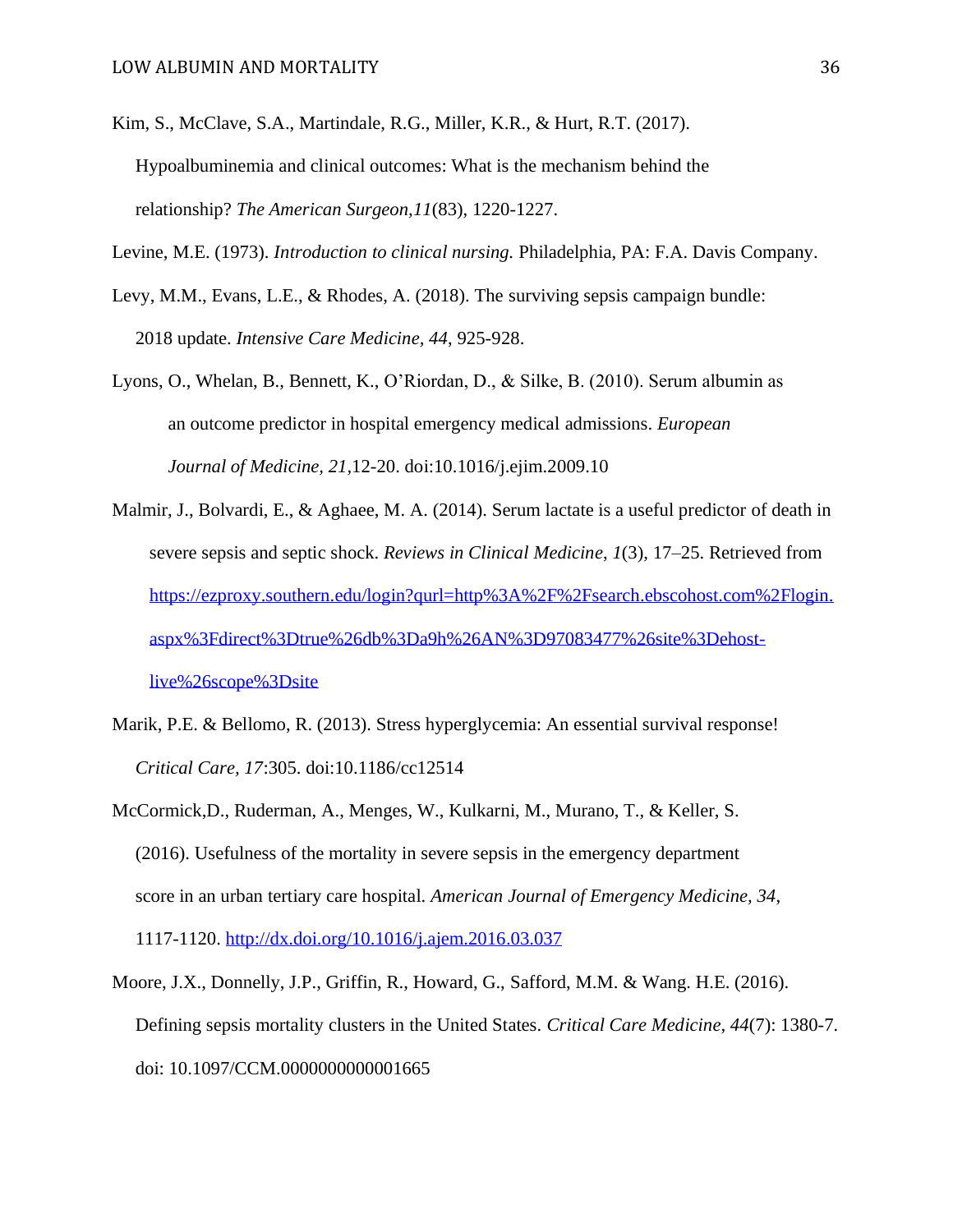- Morbidity. (n.d.) In *Merriam-Webster Online.* In Merriam-Webster. Retrieved March 26, 2019, From http://www.merriam-webster.com/dictionary/morbidity
- Mortality. (n.d.) In *Merriam-Webster Online.* In Merriam-Webster. Retrieved March 26, 2019, from [http://www.merriam-webster.com/dictionary/mortality.](http://www.merriam-webster.com/dictionary/mortality)
- National Center for Health Statistics, (2019). Retrieved from: [https://www.cdc.gov/nchs/pressroom/sosmap/septicemia\\_mortality/septicemia.htm](https://www.cdc.gov/nchs/pressroom/sosmap/septicemia_mortality/septicemia.htm)
- Paar, M., Rossmann, C., Nusshold, C., Wagner,T., Schlagenhauf, A., Leschnik, B., . . . Hallstrom, S. (2017). Anticoagulant action of low, physiologic, and high albumin levels in whole blood. *PLoS ONE, 12*(8): doi:.org/10.1371/journal.pone.0182997
- Patel, A., Laffan, M.A. Waheed, U. & Brett, S.J. (2014). Randomized trials of human albumin for adults with sepsis: Systematic review and meta-analysis with trial sequential analysis of all-cause mortality. *British Medical Journal,* 349: 4561. doi:10.1136/bmj.g4561
- Peralta, R. & Rubery, B.A. (2018). Hypoalbuminemia. Retrieved from: <https://emedicine.medscape.com/article/166724-overview>
- Pollak, A.J., Strong, R.M., Gribbon, R., & Shah, H. (1991). Lack of predictive value of the APACHE II score in hypoalbuminemic patients. *Journal of parenteral and enteral nutrition, 15*(3). Doi.org/10.1177/014860719015003313
- qSofa, (n.d.) Quick sepsis related organ failure assessment. Retrieved from: [www.qsofa.org.](http://www.qsofa.org/)
- Remick, D.G. (2007). Pathophysiology of sepsis. *The American Journal of Pathology, 170*(5), 1435-1444. doi: 10.2353/ajpaath.2007.060872
- Rhodes, R., Evans, L.E., Alhazzani, W., Levy,M.M., Antonelli, M., Ferrer, R., . . . Dellinger, R.P. (2017). Surviving sepsis campaign: International guidelines for management of sepsis and septic shock: 2016. *Critical care medicine journal, 45*(3), 486-552.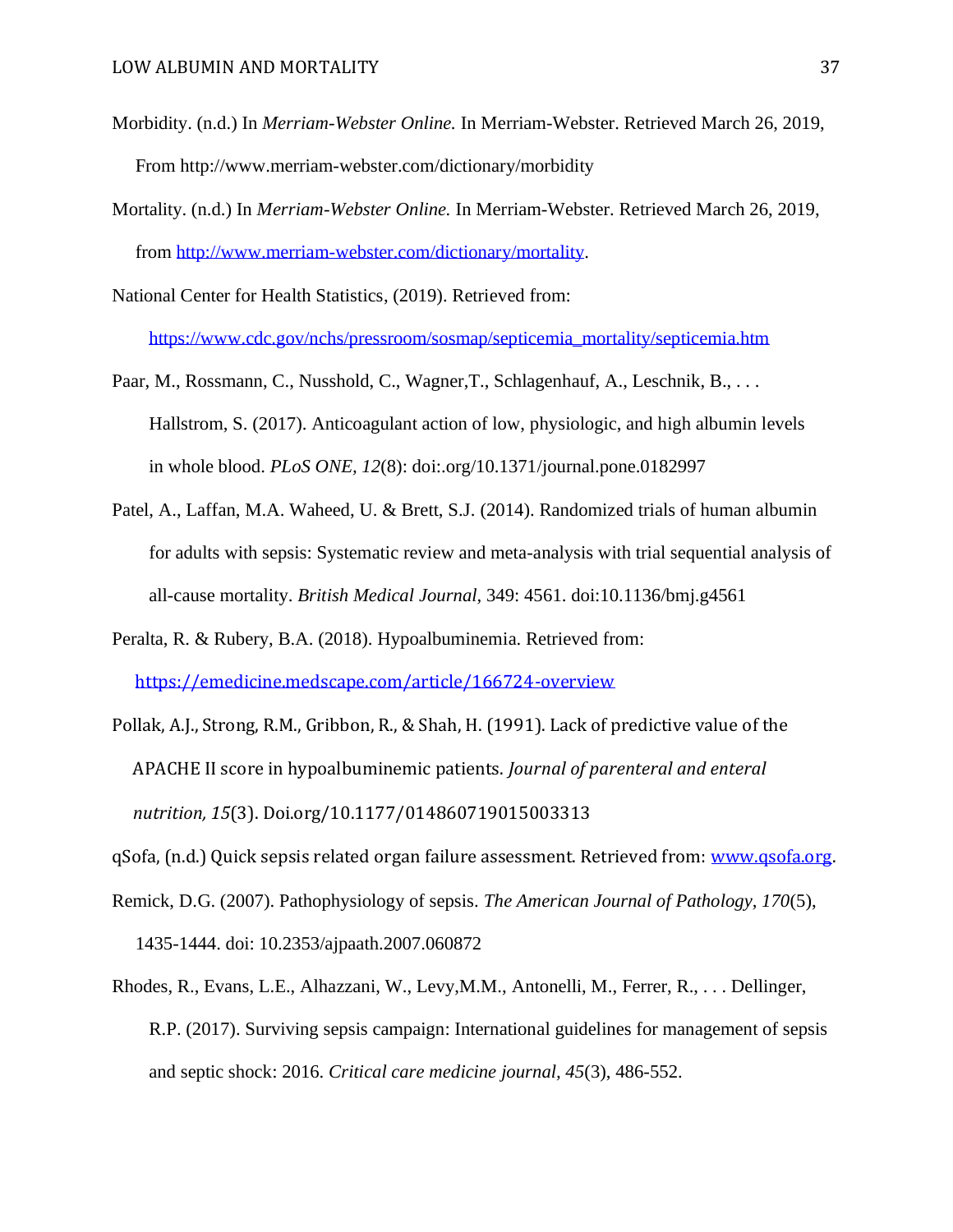*School of Nursing Handbook*. (2018). Collegedale, Tennessee: Southern Adventist University.

- Sepsis. (n.d.) In *Merriam-Webster Online.* In Merriam-Webster. Retrieved March 26, 2019, from<http://www.merriam-webster.com/dictionary/sepsis>
- Sepsis Alliance News, (2016). *New U.S.government report reveals annual cost of hospital treatment of sepsis has grown by \$3.4 billion.* Retrieved from: <https://www.sepsis.org/sepsis-alliance-news/new-u-s-government-report-reveals-annual> cost-of-hospital-treatment-of-sepsis-has-grown-by-3-4-billion/
- Shapiro, N.I., Trzeciak, S., Hollander, J.E., Birkhahn, R., Otero, R., Osborn, T.M., … Rivers, E.P. (2009). A prospective, multicenter derivation of a biomarker panel to assess risk of organ dysfunction, shock, and death in emergency department patients with sepsis. *Critical Care Medicine, 37*(1), 96-104. doi: 10.1097/CCM.Ob013e318192fd9d
- Tang, Y., Choi, J., Kim, D., Tudtud-Hans, L., LI, J., Michel, A., … Nguyen, H. B. (2015). Clinical predictors of adverse outcome in severe sepsis patients with lactate 2-4mM admitted to the hospital. *QJM: An International Journal of Medicine*, *108*(4), 279–287. doi: 10:1093/qjmed/hcu186
- Tedesco, E. R., Whiteman, K., Heuston, M., Swanson-Biearman, B., & Stephens, K. (2017). Interprofessional collaboration to improve sepsis care and survival within a tertiary care emergency department. *JEN: Journal of Emergency Nursing*, *43*(6), 532–538. <https://doi.org/10.1016/j.jen.2017.04.014>

The essentials of doctoral education for advanced nursing practice. (2006). *American Association of Colleges of Nursing.* Washington, D.C. Retrieved from: acnnursing.org/Portals/42/Publications/DNPEssentials.pdf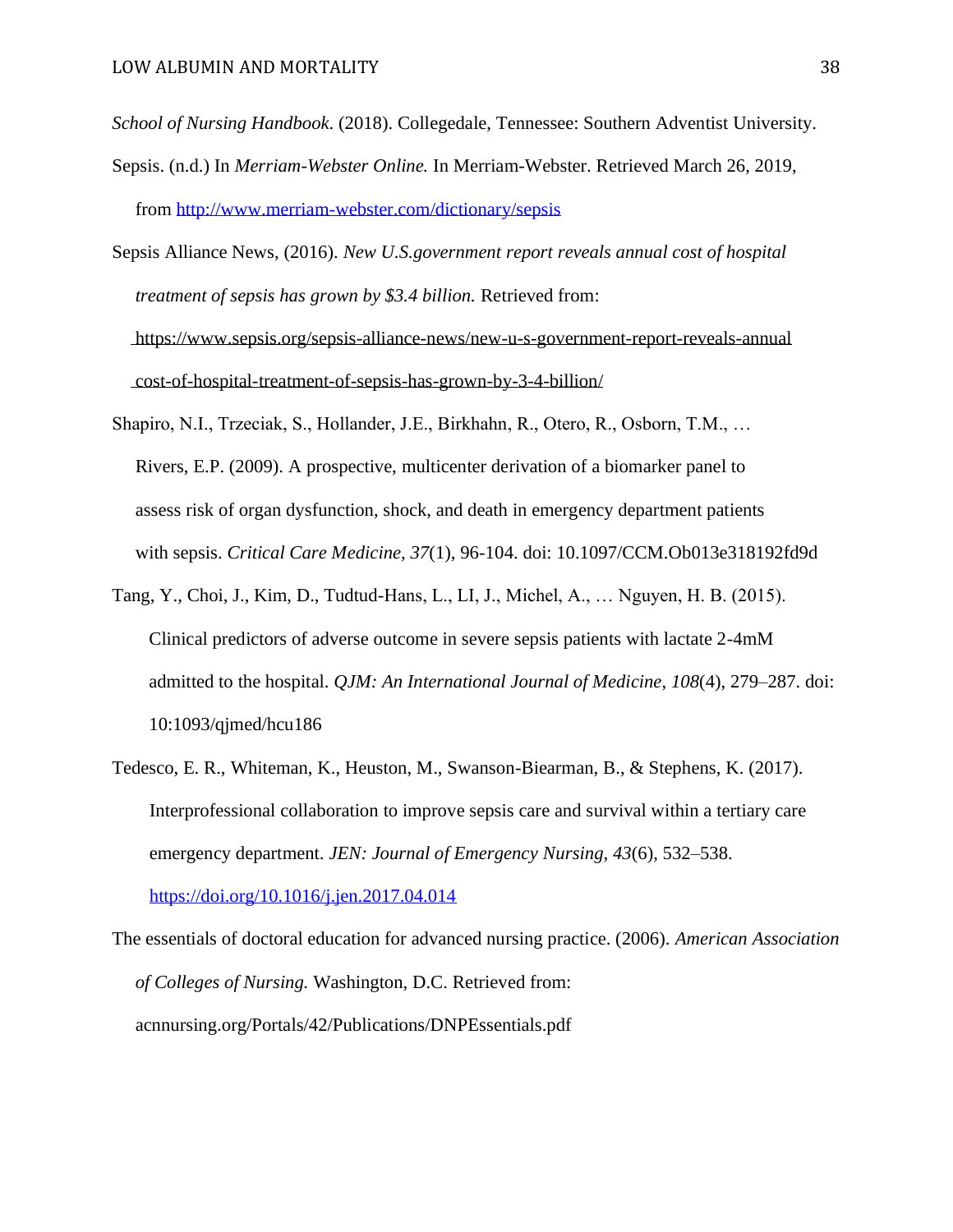- Uehara, M., Plank, L.D., & Hill, G.L. (1999). Components of energy expenditure in patients with severe sepsis and major trauma: A basis for clinical care. *Critical Care Medicine, 27*(7), 1295-1302. Retrieved from: <https://insights.ovid.com/pubmed?pmid=10446823>
- Vincent, J., Russell, J., Jacob, M., Martin, G., Guidet, B., Wernerman, J., . . . Gattinoni,L. (2014). Albumin administration in the acute ill: What is new and where next? *Critical Care, 18*(4), 231-240. Retrieved from: http://ccforum.com/content/18/4/231.
- Wiedermann, C.J., Wiedermann,W., & Joannidis, M. (2010). Hypoalbuminemia and acute kidney injury: A meta-analysis of observational clinical studies. *Intensive Care Medicine, 36,*1657-1665. doi:10.1007/s00134-101-1928-z
- Wischmeyer, P.E. (2018) Nutrition therapy in sepsis. *Critical Care Clinic 34*(1): 107-125. doi: 10.1016/j.ccc.2017.08.008
- Yin, M., Lei, S., Qin, W., Li, C., Zhang, J., Yang, H....Wang, H. (2018). Predictive value of serum albumin level for the prognosis of severe sepsis without exogenous human albumin administration: A prospective cohort study. *Journal of Intensive Care medicine, 33*(12): 687-694. doi: 10.1177/0885066616685300journals.sagepub.com/home/jic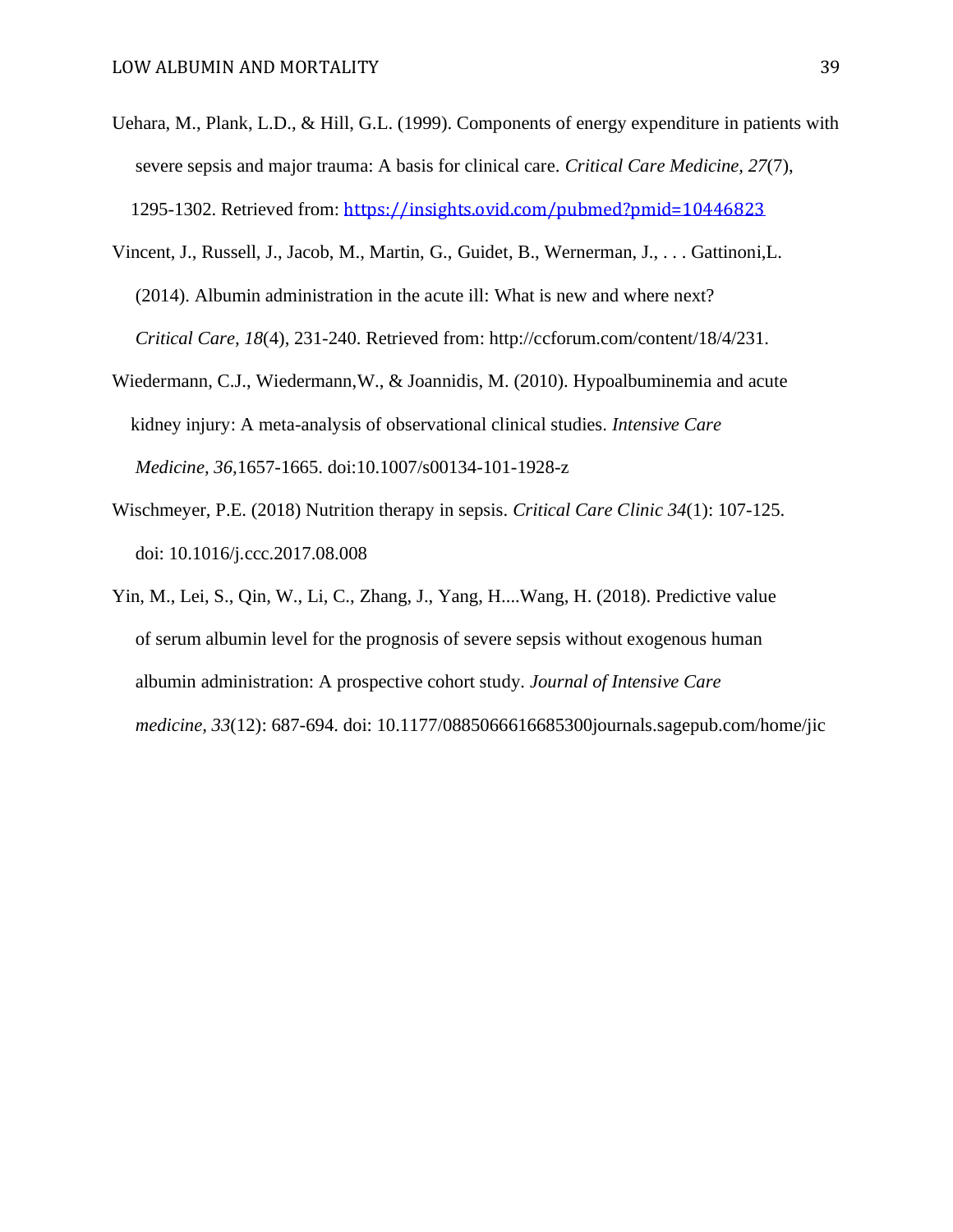## Appendix A

## **Scholarly Project End of Program Student Learning Objectives**

In response to the ever increasing patient demand, improving the quality of care, as well as attaining senior-level leadership positions in clinical care and nursing systems, obtaining the Doctor of Nursing Practice (DNP) degree can demonstrate proficiency, excellence and a level of credibility for nurses. At Southern Adventist University, the doctoral prepared nurse will provide personalized, compassionate care for the whole patient. Management of care within the healthcare team achieves a high level of patient care. Fulfilling the role as member of the discipline through active professional organization membership, advocacy, legal and ethical practice, life-long learning and many other behaviors, reveal Christ centered excellence through caring, connecting and empowering (School of Nursing Handbook, 2018). Through the exercise of this scholarly project the role competencies set by Southern Adventist University can demonstrate the essential role components needed to achieve degree of Doctor of Nursing Practice.

### **Cultural Competence**

 Sepsis is a global concern and care for one's fellow man is an integral part of the practice of nursing. Even within the setting of the facility studied in this project, there was an array of cultural differences to which the DNP graduate should show sensitivity. Seeking timely and appropriate ways to identify sepsis early benefits all cultures and races.

## **Evidenced-based Practice**

Scholarship and research are the hallmarks of doctoral education, as outlined in The Essentials of Doctoral Education for Advanced Nursing Practice. Reviewing the current literature and translating research findings is part of scholarly nursing practice. Through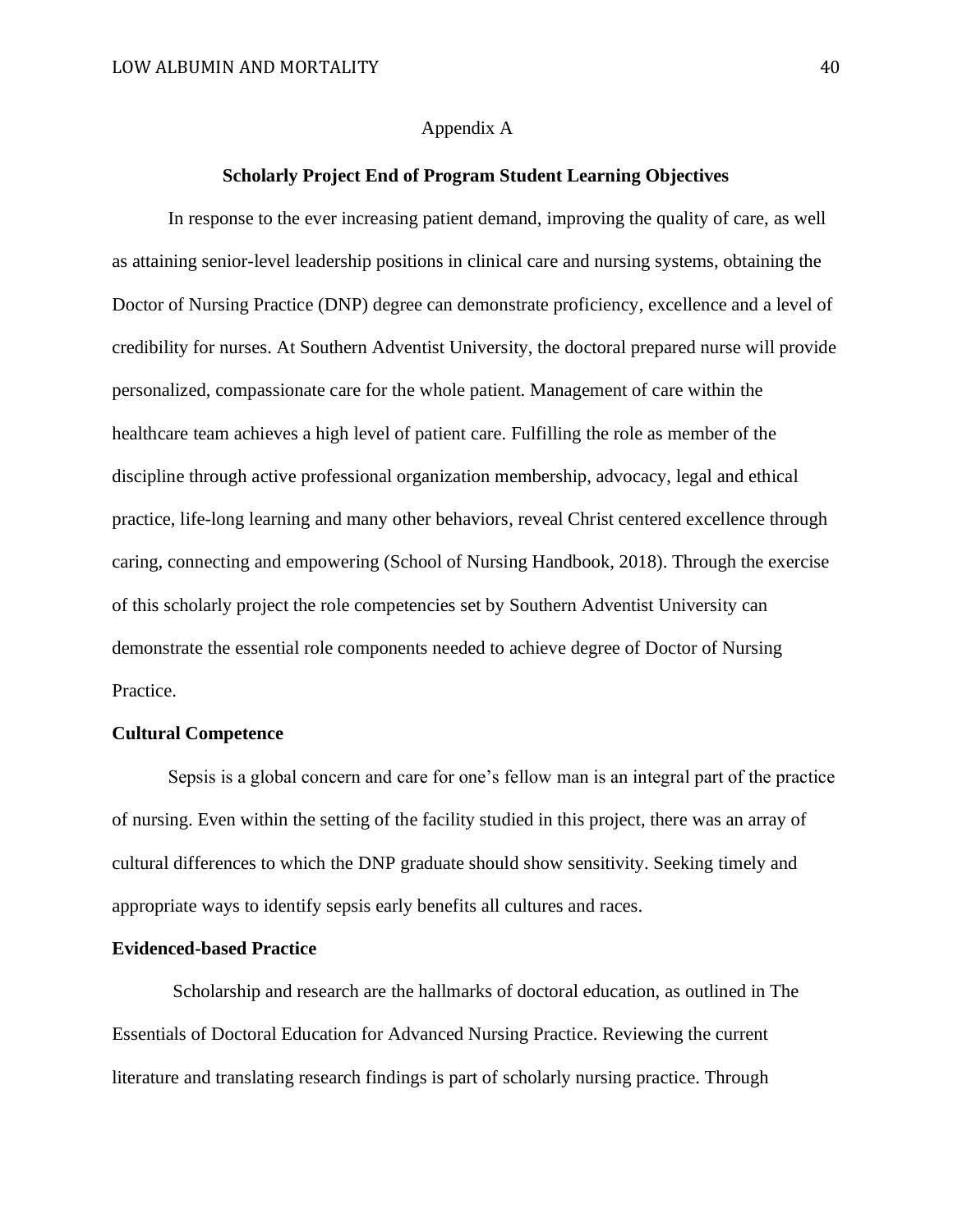literature review, the doctoral prepared nurse can uncover new phenomena and apply these findings to practice situations. It is through integrating knowledge and applying that knowledge to practice situations that health outcomes can be improved. In the process of discovery of information for this project, considerable amount of research and practice guidelines were reviewed and utilized as a basis for the study. It is through this process and application that patients with sepsis who exhibit particular risk factors may be identified earlier, with interventions focused on improving outcomes, names decreasing mortality.

#### **Health Promotion**

While this particular study did not focus on health promotion, there was discussion in the literature reviewed that nutritionally sound patients are more apt to survive sepsis and less likely to succumb to disease progression.

## **Patient-centered care**

The primary focus on this study is to identify if low admission albumin levels were a risk factor for mortality in patients who are diagnosed with sepsis. Sepsis is a potentially lifethreatening disease, with an average mortality rate of about 40 percent. Recognizing those who are higher risk for mortality is unquestionably a patient-centered intervention.

## **Quality and safety**

Delivery of health care services that meet professional standards of care and are based on current evidence minimize harm to individuals is a part of quality and safety. Researching sepsis and the risk factors patients may have is a part of developing standards of care. Through the scholarly project process research and identification of risk factors that may decrease mortality in patients was completed. Interventions were suggested that could serve to better patient outcomes.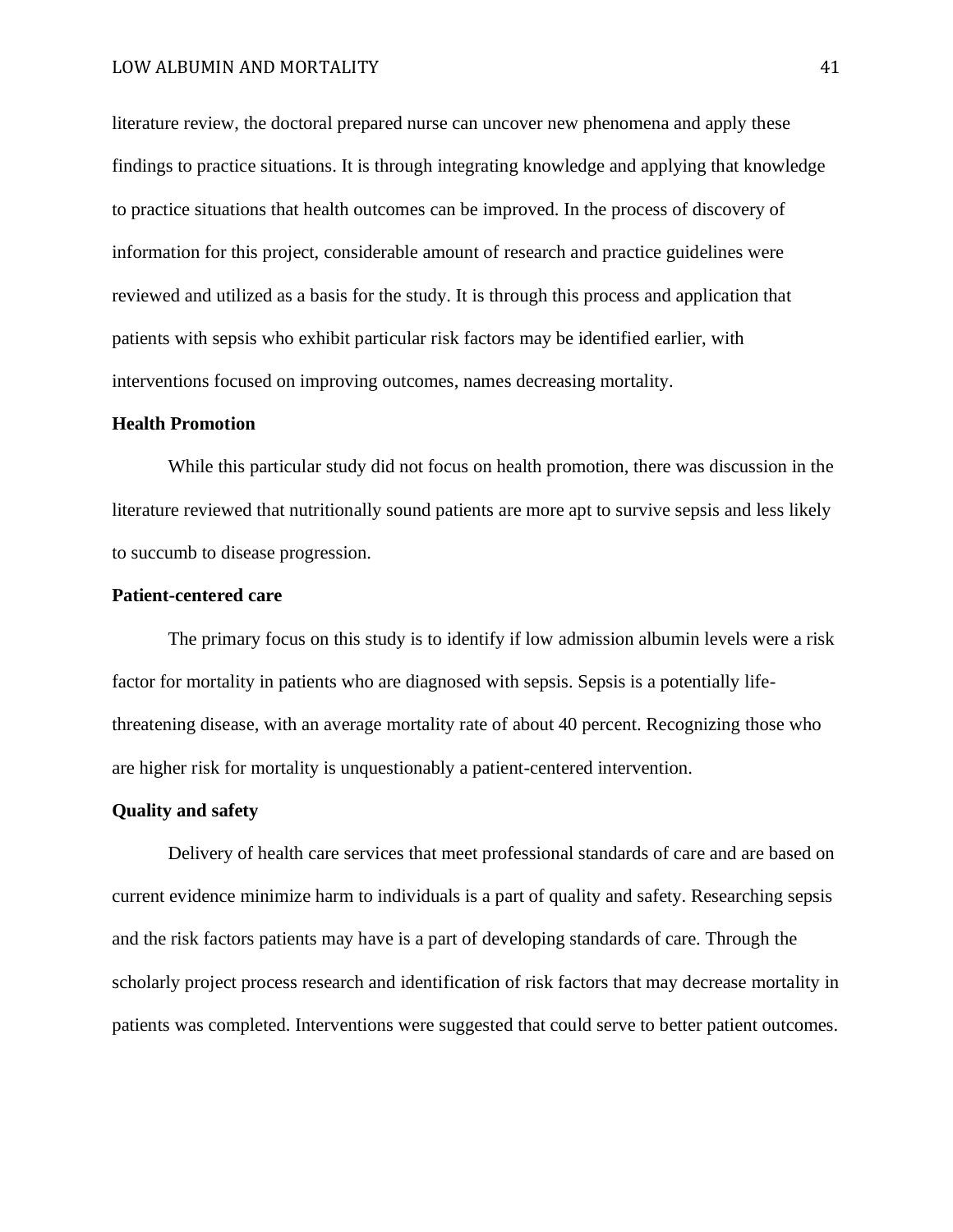## **Informatics and Innovation**

Management of patient data was completed ethically and innovatively using de-identified patient information. The primary investigator, appropriate hospital personnel and faculty supervisor only reviewed the patient data set. Utilizing nursing knowledge, computer and information sciences, such as a library data search, Mendeley and SPSS, contributed to the ethical and innovative management of data, information and technology. When there was an area of weakness and confusion, collaboration and counsel were offered, as well as recommendations for support services.

## **Teamwork and Collaboration**

Effective inter- and intra-professional support through the academic facility faculty, as well as the facility resource personnel promoted quality health outcomes through coaching and provision of patient information. Discussion with physician providers at the facility studied proved to be invaluable with guiding the direction of this study. Going forward, it will be through the completion of the project and feedback to the facility providers where promotion of quality health outcomes and risk reduction can take place in the future. Initially, this researcher was not comfortable in the role of team leader when establishing interprofessional teams, but has gained a greater appreciation for what it takes to implement the role in the future. Communication and collaboration with the interprofessional team members at the facility facilitated growth in leadership skills.

#### **Professionalism**

Throughout the process of this project, the faculty encouraged the student to complete deadlines in a timely manner. Any interaction with the facility and with the educational institution was to follow the specific guidelines set up by that institution, for example,